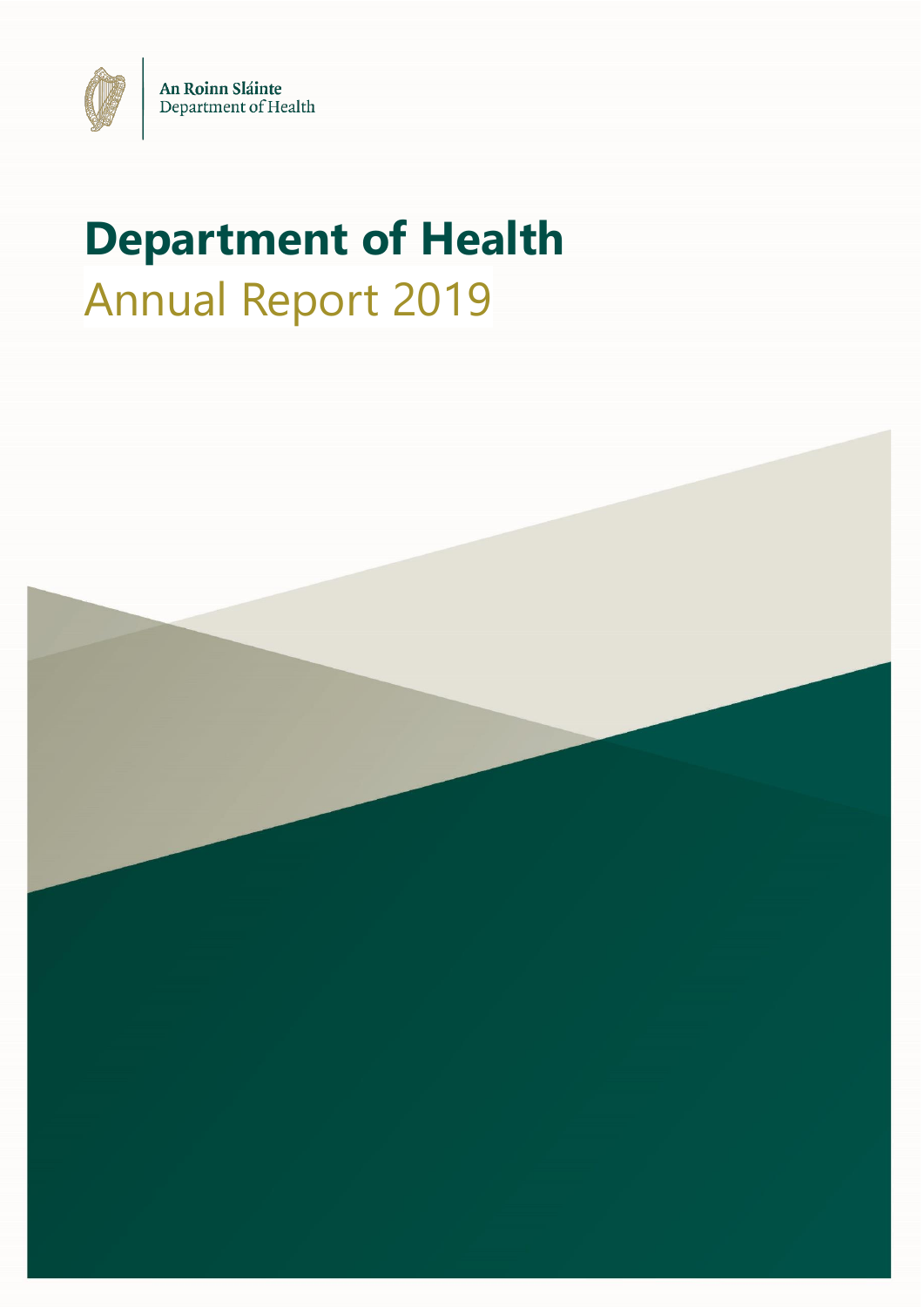## **Contents**

| <b>Introduction by Minister for Health Stephen Donnelly</b>                                | 1                 |  |  |
|--------------------------------------------------------------------------------------------|-------------------|--|--|
| <b>Foreword by Interim Secretary General</b>                                               | 2                 |  |  |
| <b>Overview</b>                                                                            | 3                 |  |  |
| The Department's Mission                                                                   | 3                 |  |  |
| Role of the Department                                                                     | 3                 |  |  |
| Statement of Strategy - Strategic Objectives                                               | 4                 |  |  |
| Strategic Objective 1: Support People to lead healthy and independent lives 4              |                   |  |  |
| Strategic Objective 2: Ensure the delivery of high quality and safe health and social care |                   |  |  |
|                                                                                            | 8                 |  |  |
| Strategic Objective 3: Create a more responsive, integrated and people-centred health      |                   |  |  |
| and social care service                                                                    | $12 \overline{ }$ |  |  |
| Strategic Objective 4: Promote effective and efficient management of the health            |                   |  |  |
| services                                                                                   | 18                |  |  |
| Strategic Objective 5: Develop a high-performing Department to lead and oversee the        |                   |  |  |
| health and social care sector                                                              | 23                |  |  |
| <b>Appendix 1 Corporate Information</b>                                                    | 26                |  |  |
| Appendix 2 Agencies under the aegis of the Department                                      | 30                |  |  |
| <b>Appendix 3 Legislation</b>                                                              | 31                |  |  |
| <b>Appendix 4 Department of Health Publications</b>                                        | 34                |  |  |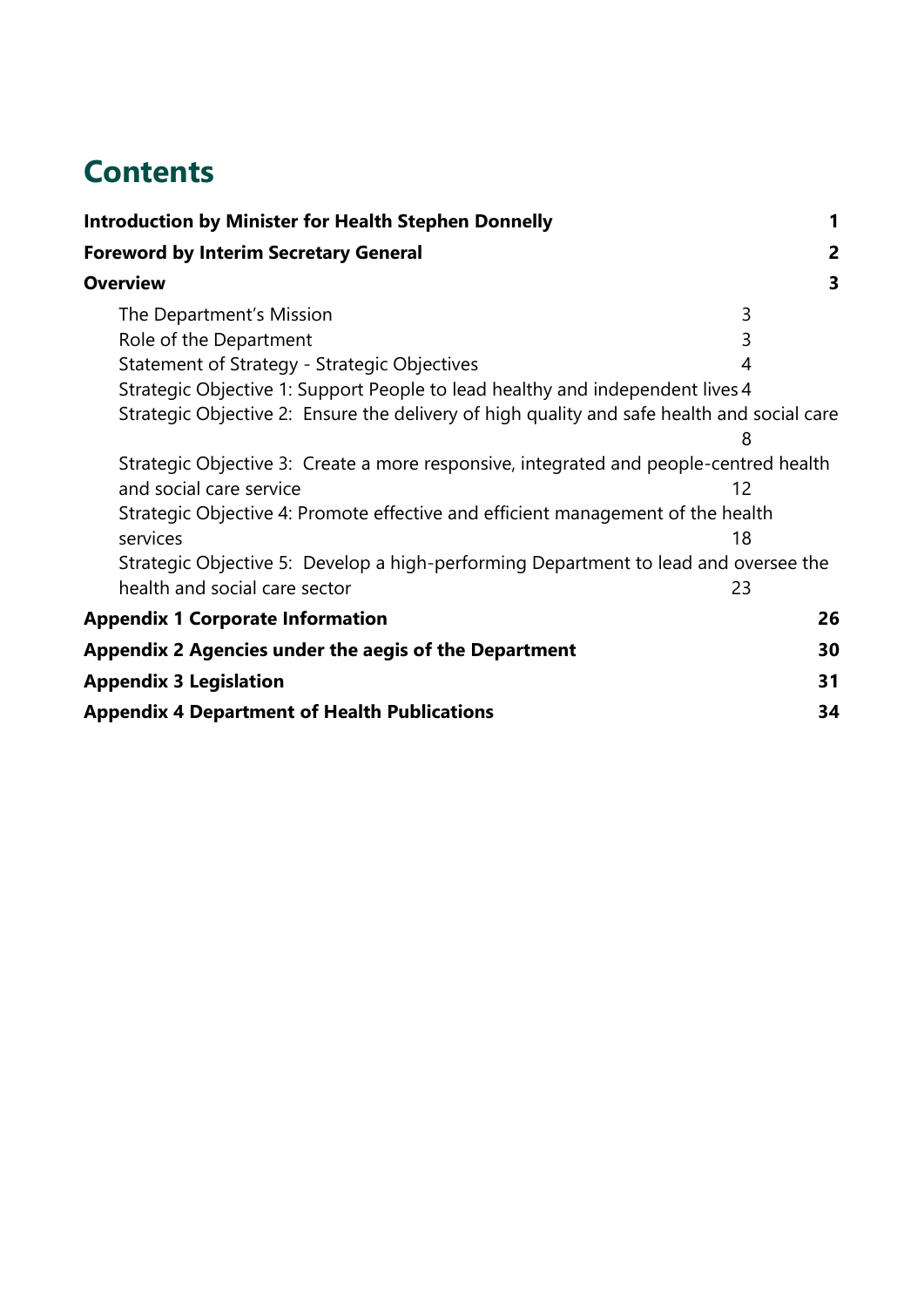## **Introduction by Minister for Health Stephen Donnelly**

<span id="page-2-0"></span>I welcome the publication of the Department's Annual Report for 2019.

2019 saw great strides in the implementation of Sláintecare for the future delivery and planning of our health services. We made progress in the planning and co-design of the new regional health areas. The Sláintecare Integration Fund was established and is supporting 122 projects nationwide through the provision of  $\epsilon$ 20 million, resulting in the recruitment of 300 additional staff.

My Department invested significantly in our primary care infrastructure in 2019, funding modern, wellequipped Primary Care Centres and supporting the delivery of a wider range of integrated primary care services. At the end of 2019, 127 Primary Care Centres were fully operational with a further 11 expected to become operational throughout 2020.

Negotiations with the Irish Medical Organisation were successfully concluded in 2019. The agreement reached on a major package of GP contractual reforms will assist in transforming and reforming the health service benefitting both patients and general practitioners. The agreement will see investment of €210 million over the next four years and includes funding for managing chronic diseases such as diabetes and chronic obstructive pulmonary disease, benefitting over 400,000 patients.

My Department continued to drive reform in the acute hospital sector, including through the implementation of key national strategies and policies, including the National Cancer Strategy 2017- 2026, the National Maternity Strategy – Creating a Better Future Together 2016-2026 and A Trauma System for Ireland. In line with Sláintecare, the Department of Health continues to work towards ensuring that all patients receive the right care, at the right time and in the right place. Implementation of these important strategies is key in that regard.

Patient safety is at the heart of our work at the Department of Health. In 2019, my Department launched the new Patient Advocacy Service, offering patients a free and confidential helpline with experienced advocates on hand to provide information and support to patients. This will ensure that patient safety remains the cornerstone of our health service.

I would like to acknowledge the work of the Department's officials and the Ministerial team for 2019, including Simon Harris TD, my predecessor as Minister for Health; Finian McGrath, former Minister of State with special responsibility for Disabilities; Catherine Byrne, former Minister of State for Health Promotion and the National Drugs Strategy; and Jim Daly, former Minister of State with special responsibility for Mental Health and Older People. All of whom contributed greatly to the achievements of the Department during 2019.



Stephen Donnelly TD, Minister for Health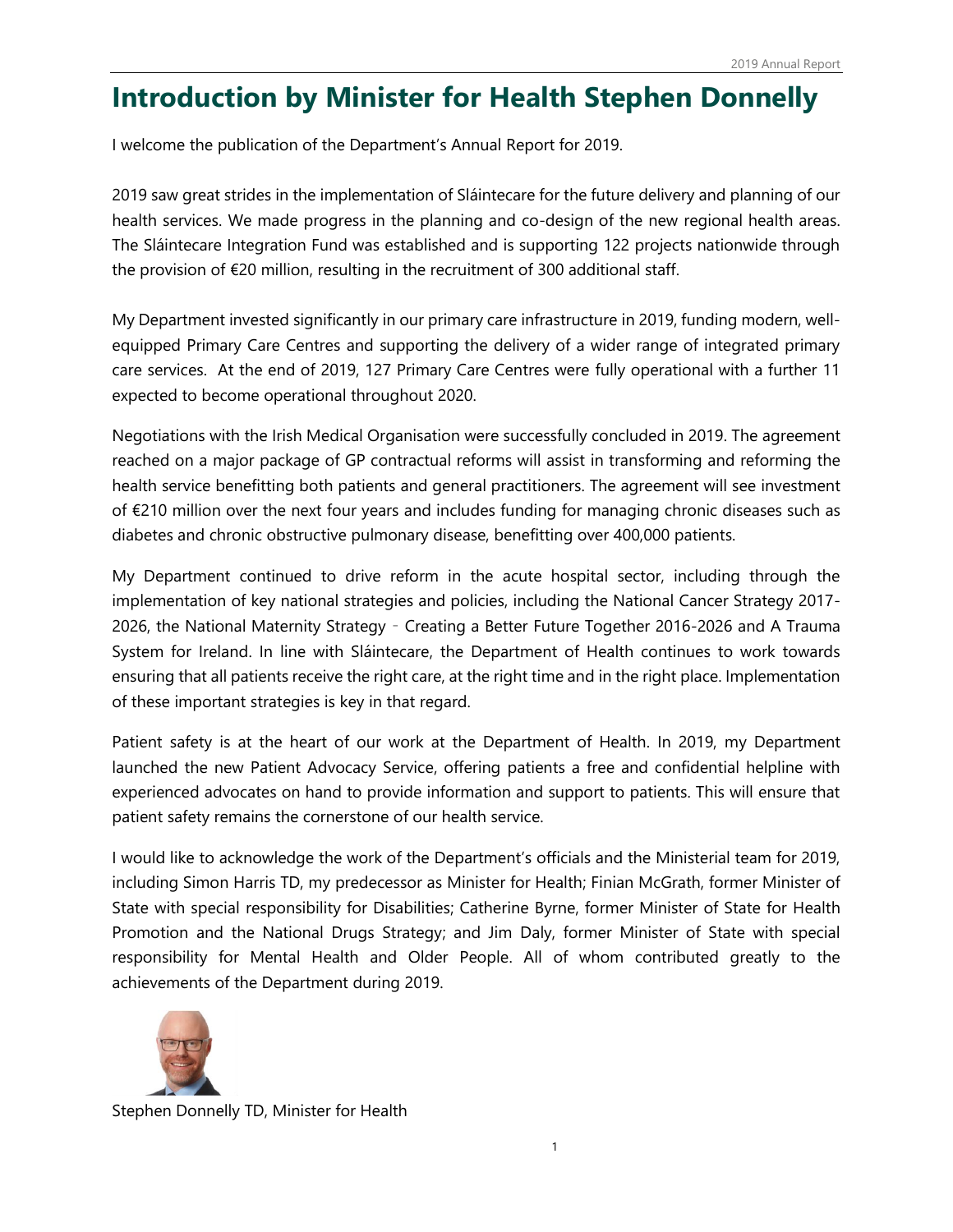## **Foreword by Interim Secretary General**

<span id="page-3-0"></span>2019 was another busy year for the Department of Health in our role serving the citizens of Ireland, the Minister for Health, Ministers of State and the Government.

Alongside a significant programme of policy development, the Department prepared 49 Statutory Instruments and dealt with over 12,300 Parliamentary Questions and 582 Freedom of Information requests. The Department's legislative output saw five new pieces of primary legislation enacted, five bills published, and 50 Statutory Instruments processed.

This work was carried out alongside and as part of our ongoing efforts to reform the health and social care service through Sláintecare. The publication of the Sláintecare Action Plan 2019 provided an ambitious roadmap for the year. Significant achievements include the launch of the  $\epsilon$ 20 million Sláintecare Integration Fund, with over 122 projects funded. A major milestone was achieved with the opening of CHI at Connolly, the first of three new children's hospital facilities to open. Other advancements made in the provision of health and social care services include the publication of the Policy on the Development of Graduate to Advanced Nursing and Midwifery Practice, winner of the Civil Service Excellence Award in Citizen Impact and Customer Service. Finally, the Department of Health renewed its commitment to improving women's health outcomes in September 2019, launching the Women's Health Taskforce as a whole-of-department endeavour to engage and make meaningful change.

This work was carried out while managing the significant and advancing challenge represented by Brexit. The Department of Health worked closely with the Department of the Taoiseach, Department of Foreign Affairs and Trade and other Government departments to address the many challenges arising from Brexit.

I would like to acknowledge the work of the Department's officials including Mr Jim Breslin, former Secretary General of the Department, and thank them for their hard work and professionalism over the course of a very busy and a very challenging 2019.

Robert Watt Interim Secretary General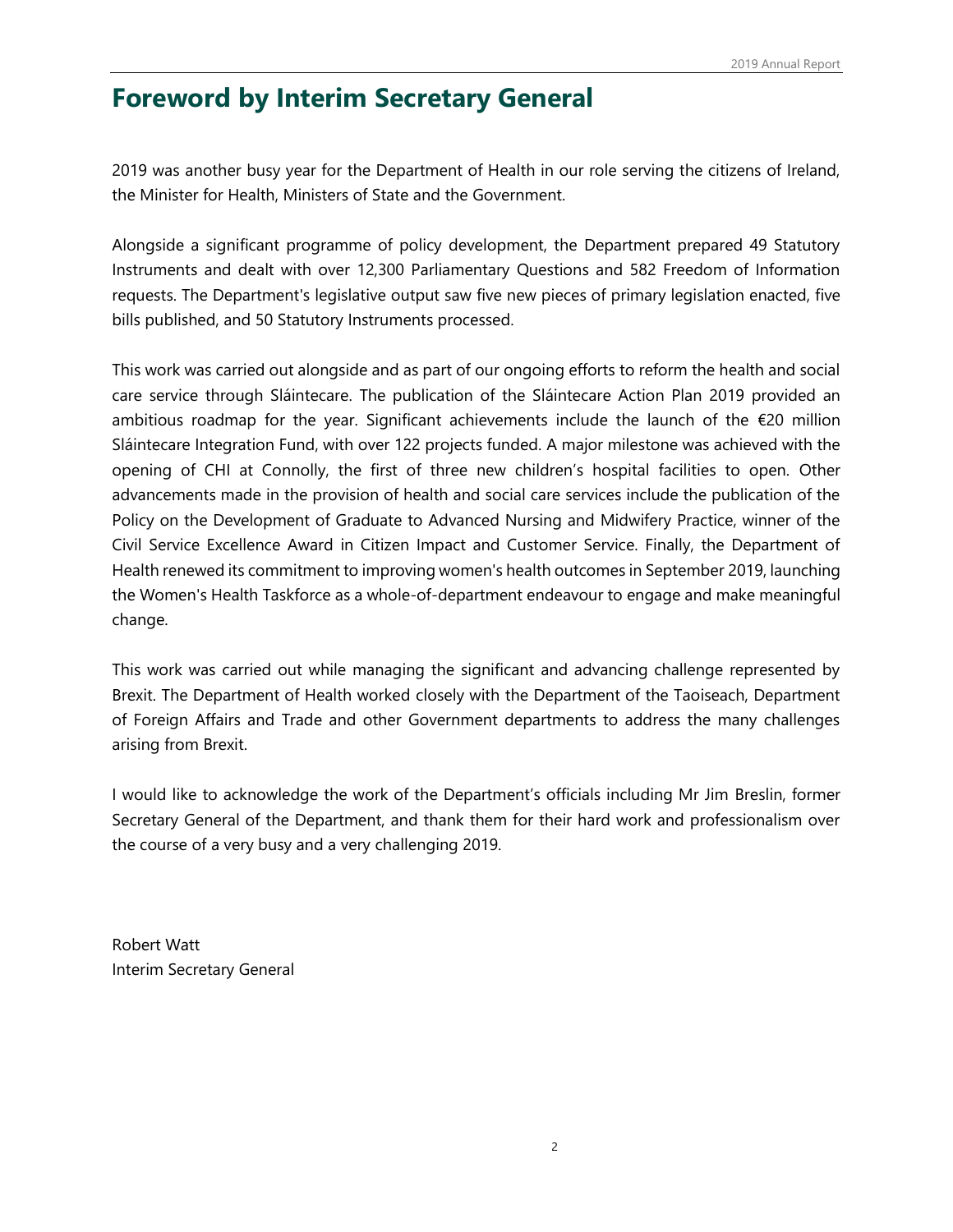## **Overview**

<span id="page-4-0"></span>This annual report for the Department of Health outlines the main achievements made during 2019 to deliver on our Mission, fulfil our role and achieve the objectives set out in the Statement of Strategy 2016 - 2019. Although this document was drafted in 2020, it was only published in 2021 considering the context at the time; COVID-19 and the associated public health emergency and urgent response required by the Department.

## **The Department's Mission**

<span id="page-4-1"></span>The mission of the Department of Health is to improve the health and wellbeing of people in Ireland by:

- keeping people healthy.
- providing the healthcare people need.
- delivering high quality services.
- getting the best value from health system resources.

## **Role of the Department**

<span id="page-4-2"></span>The role of the Department of Health is to provide strategic leadership for the health service and to ensure that Government policies are translated into actions and implemented effectively. We support the Minister and Ministers of State in the implementation of Government policy and in discharging their governmental, parliamentary, and Departmental duties.

This includes:

- providing leadership and policy direction for the health sector to improve health outcomes.
- strengthening the functions surrounding governance and performance oversight of the HSE and agencies ensuring accountable and high-quality services.
- developing a focus on collaboration to achieve health priorities and contribute to wider social and economic goals.
- providing an organisational environment where high performance is achieved, collaborative working is valued, and the knowledge and skills of staff are developed.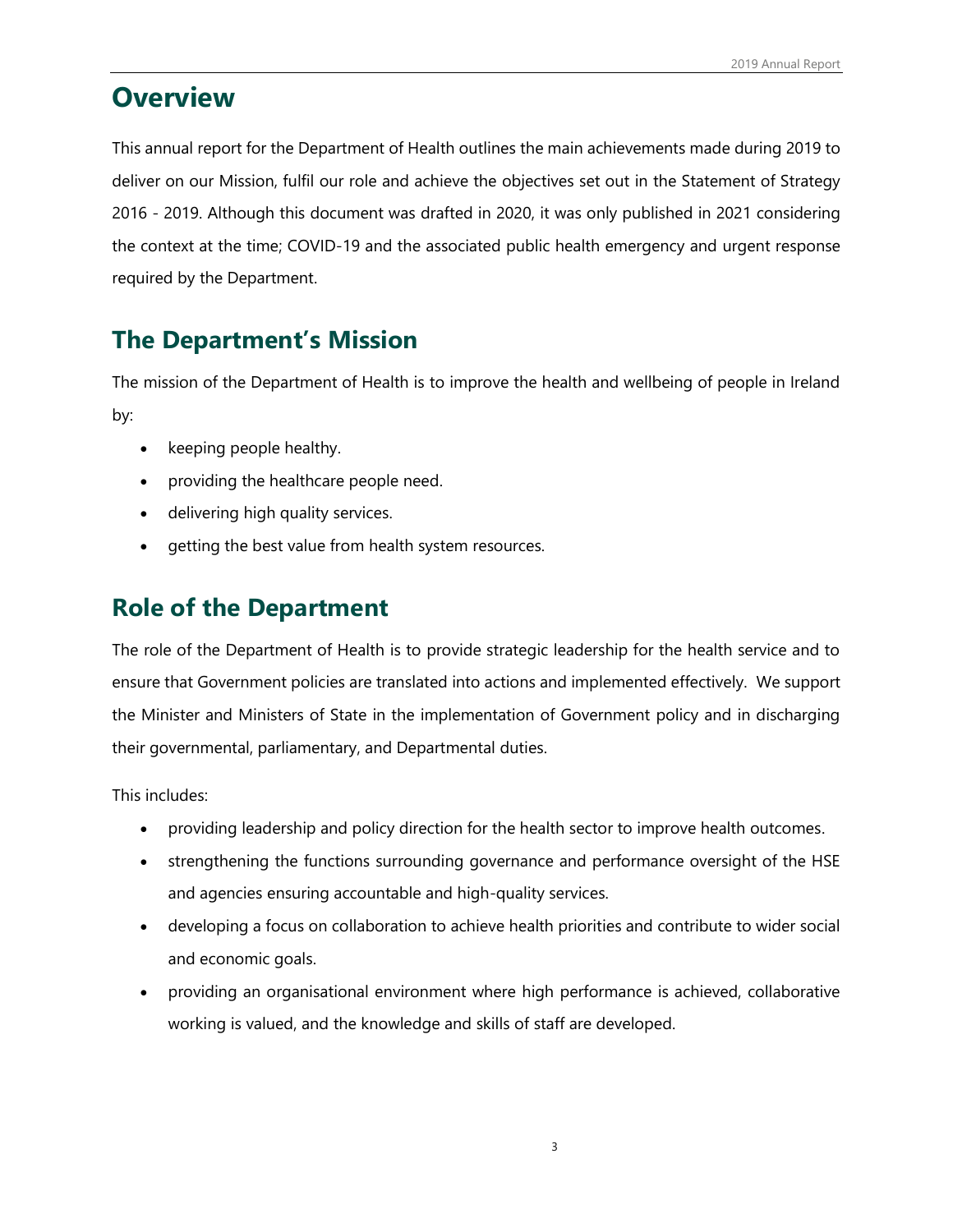### **Statement of Strategy - Strategic Objectives**

<span id="page-5-0"></span>The five strategic objectives set out in the Statement of Strategy 2016-2019 are:

- 1. Support people to lead healthy and independent lives.
- 2. Ensure the delivery of high quality and safe health and social care.
- 3. Create a more responsive, integrated and people-centred health and social care service.
- 4. Promote effective and efficient management of the health services.
- 5. Develop a high-performing Department to lead and oversee the health and social care sector.

The Statement of Strategy 2016-2019 is available here: [https://www.gov.ie/en/organisation](https://www.gov.ie/en/organisation-information/8df019-department-of-health-statement-of-strategy-2016-2019/)[information/8df019-department-of-health-statement-of-strategy-2016-2019/](https://www.gov.ie/en/organisation-information/8df019-department-of-health-statement-of-strategy-2016-2019/)

In the following sections, achievements are organised under the strategic objectives' headings.

### **Strategic Objective 1: Support people to lead healthy and independent lives**

<span id="page-5-1"></span>The Department of Health is committed to promoting awareness of the benefits of healthy living and supporting healthy lifestyle changes. In supporting people to lead healthy and independent lives, the Department of Health made progress in 2019 in the following areas:

- Progressing Healthy Ireland.
- Advancing health protection and population screening.
- Supporting independent living.

#### **Progressing Healthy Ireland**

Prevention, early intervention, and empowering people to look after their own health and wellbeing are essential elements of our Healthy Ireland strategy – the 'whole of Government' framework for improving health and wellbeing and the quality of people's lives. In 2019, the following elements of this initiative were furthered.

• The annual *Healthy Ireland Survey* was launched in November. The 2019 report found that the prevalence of smoking has dropped from 23% in 2015 to 17% in 2019; equating to an estimated 165,000 fewer smokers than there were five years ago. The survey included new areas of study including sleep and sun protection.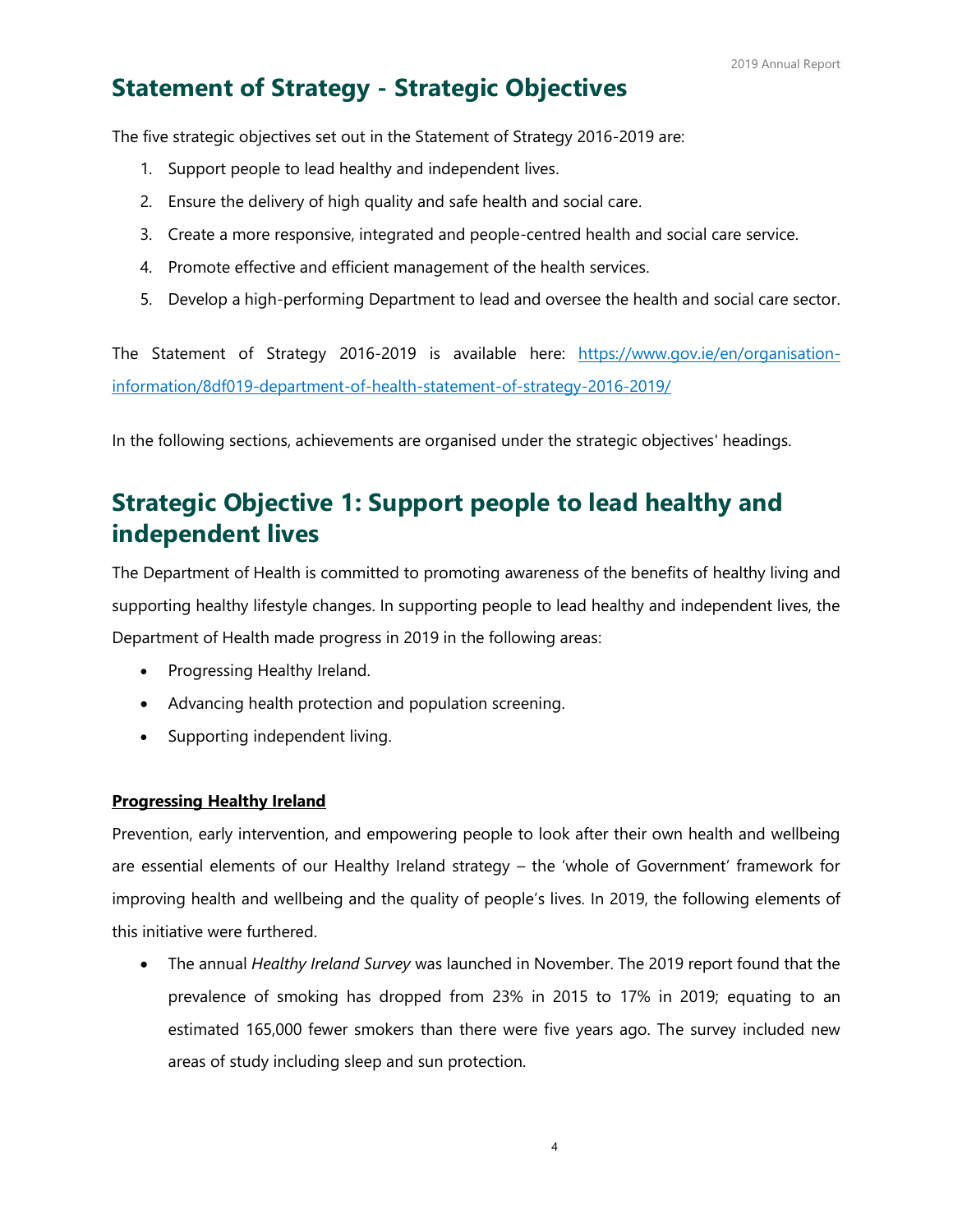- The Healthy Ireland Communications Campaign ran throughout 2019. The campaign sought to raise public awareness of [gov.ie/HealthyIreland](http://www.gov.ie/HealthyIreland) as the go-to for trusted sources of information and supports in making healthy changes.
- A third round of the Healthy Ireland Fund was allocated in 2019. The Fund enabled local authorities to deliver local actions in key national policy areas such as obesity, physical activity, healthy eating, sexual health, mental health and smoking cessation, with a particular focus on disadvantaged communities.
- Cross-sectoral oversight groups continued to implement the Obesity Policy and Action Plan (OPAP), and the National Physical Activity Plan (NPAP).
- The Minister for Health and the Minister for State for the National Drugs Strategy, together with the Minister for Justice and Equality, announced a health diversion approach to the possession of drugs for personal use. The decision came on foot of the report of the Working Group to Consider Alternative Approaches to the Possession of Drugs for Personal Use. A group chaired by the Department of Health is overseeing the phased implementation of this approach which will see a person found in possession of drugs for personal use diverted to the HSE for a health screening and brief intervention.
- The Minister for Health notified the European Commission of draft regulations under the Public Health (Alcohol) Act 2018 that prohibit price-based promotions of alcohol in order to reduce harmful binge-drinking and to make alcohol products less affordable for young people. In addition, sections of the Act which became law in 2019 included a prohibition on the advertising of alcohol in or on public service vehicles, within public transport infrastructure and within 200 metres of a school, a crèche or a local authority playground; a restriction on alcohol advertising in cinemas; and a ban on children's clothing that advertises alcohol.
- Ireland was selected as the location for the Global Alcohol Policy Conference 2020.
- The first set of data on the extent of gambling in Ireland was published, relating to 2014 and 2015. The survey provides a baseline of data to assist in policy formulation, future planning and action on gambling.
- Smile agus Sláinte, the new National Oral Health Policy, was published in April. The plan sees the approach to oral health evolve from "diagnose and treat" to a person-centred, proactive and preventative approach available locally, in line with the vision as set out under Sláintecare.
- Additional funding of €1million was made available for implementation of the National Drugs Strategy, 'Reducing Harm, Supporting Recovery: a health-led response to drug and alcohol use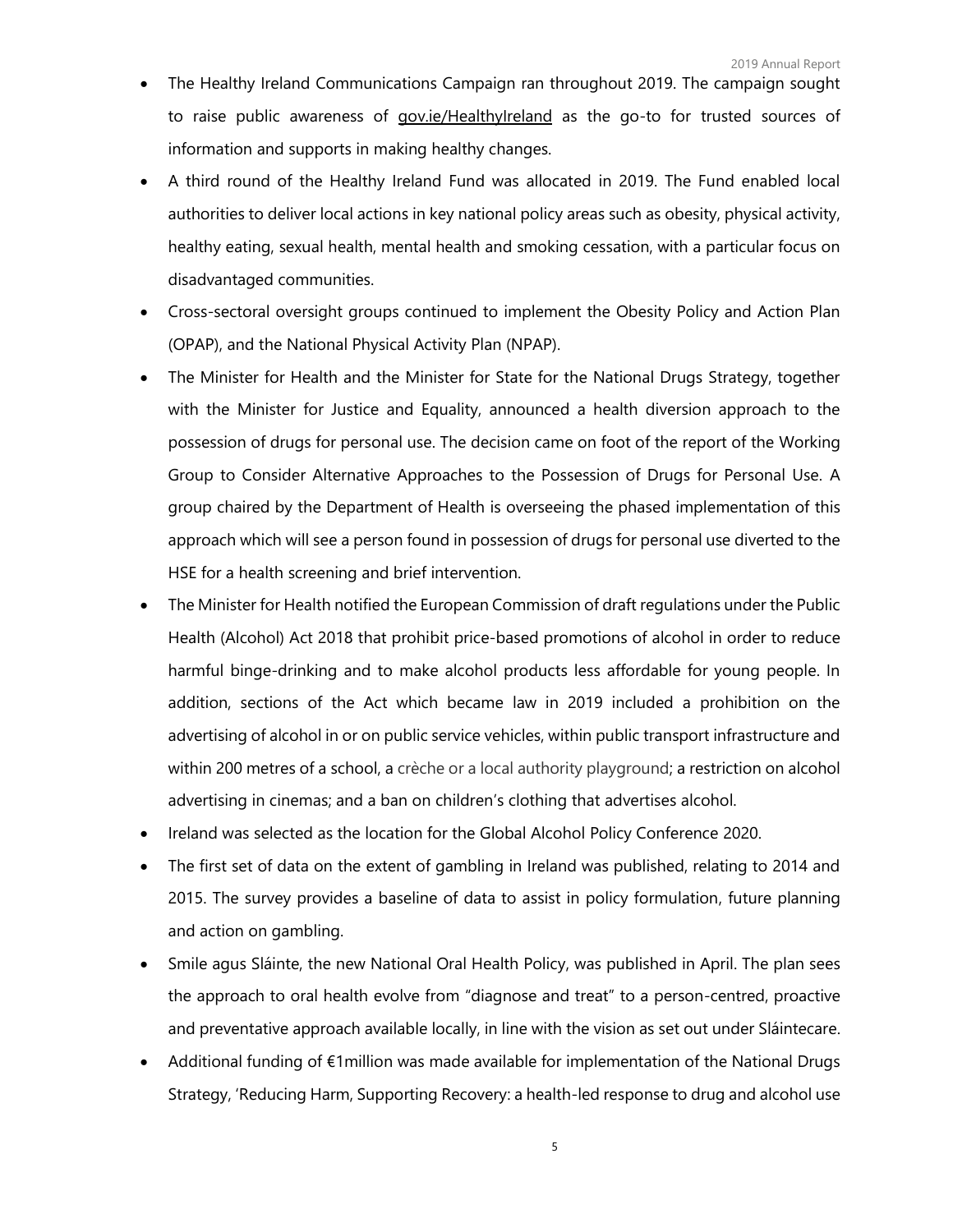in Ireland, 2017-2025'. The additional funding addresses the priorities set out in the strategy including early harm reduction responses, emerging trends in substance misuse and improving services for at-risk groups. Fourteen strategic drug and alcohol initiatives were selected for funding for a 36-month period; these initiatives were identified as priorities by drug and alcohol task forces. €6m in funding was administered to task forces and voluntary organisations.

- Progress was made towards the establishment of a pilot medically supervised injecting facility in Dublin city, with the decision of An Bord Pleanála to grant planning permission for the facility to Merchants Quay Ireland in December 2019. The supervised Injecting Facility will address the high number of deaths among people injecting drugs in Dublin city by supporting homeless and other vulnerable drug users to access and engage with health care services.
- The Department hosted the National Drugs Forum in November, in conjunction with the Health Research Board; this forum was attended by over 200 delegates from drug and alcohol services across the country. The theme of the forum was 'Inclusion health: responding to the complex health needs of people who use drugs'.
- At the British-Irish Council Summit hosted by the Irish Government in November, the Minister for Health and the Minister for State with responsibility for the National Drugs Strategy hosted a meeting of health ministers from the eight member governments and administrations on health and social initiatives to combat substance misuse. Ministers also visited the inclusion health hub in Dublin's North East Inner City which is transforming the delivery of health services for people living in the area who use drugs.
- The Department secured additional funding of €1.7 million for drug and alcohol services in National Service Plan (NSP) 2020, with a particular focus on services for women and children.
- The General Scheme was finalised for the Public Health Tobacco and Nicotine Inhaling Products Bill.

#### **Advancing Health Protection and Population Screening**

The Department of Health is committed to developing policy and suitable legislative frameworks to support public health protection. Advances made in 2019 include:

• A Health Information and Quality Authority report confirming introduction of a pre-exposure prophylaxis (PrEP) programme was welcomed in 2019. The PrEP programme involves the preemptive use of antiretroviral medication to prevent HIV infection, within a holistic service which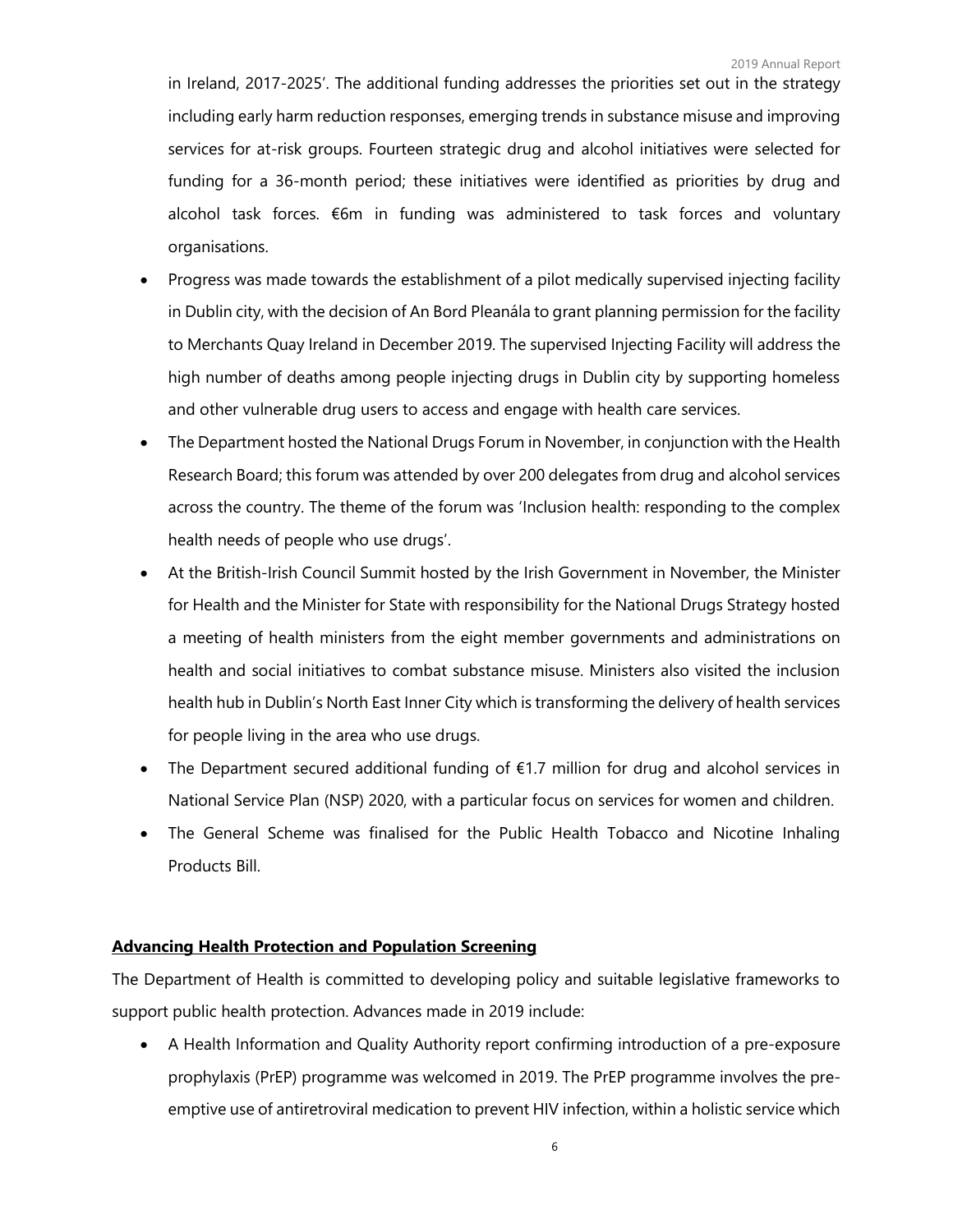includes regular monitoring and testing, as well as advice and counselling on safer sex practices. The PrEP programme commenced in November.

- An Taoiseach, the Minister for Health and the Minister of State for Health Promotion signed up to a global initiative aimed at boosting HIV prevention and treatment, and also reducing stigma associated with HIV. World AIDS Day 2019 was marked, recognising the significant progress made in addressing HIV in Ireland.
- The first ever skin cancer prevention policy was launched, calling on people to *#ProtectYourSkin* to tackle the most common type of cancer in Ireland.
- The Health in Ireland Key Trends 2019 report was published, with statistics demonstrating that Irish people are living longer, healthier lives.
- The National Screening Advisory Committee was established and held its first meeting in November. The Committee is an independent advisory Committee that will advise the Minister and Department on all new proposals for population-based screening programmes and revisions to existing programmes in line with internationally recognised standards.
- A White Paper was developed on the National Genomic Medicine Strategy.
- The Implementation Oversight Group for the review and restructuring of Public Health Medicine completed its work. A draft future model was prepared and phase two was commenced.
- An internal review of infectious diseases legislation was completed. The Health Research Board (HRB) was commissioned to undertake a review of international approaches.
- A Vaccine Alliance was launched by the Minister for Health and engagement commenced with key organisations, including social media organisations.
- A HPV vaccine was introduced for boys; a ACWY vaccine was introduced for both boys and girls.
- A Quadrivalent Flu Vaccine was introduced.
- Funding was secured, and a hosting agreement signed by relevant parties, to support the National Immunisation Advisory Committee.
- Ireland's first One Health Surveillance Report was published with the Department of Agriculture, Fisheries and the Marine.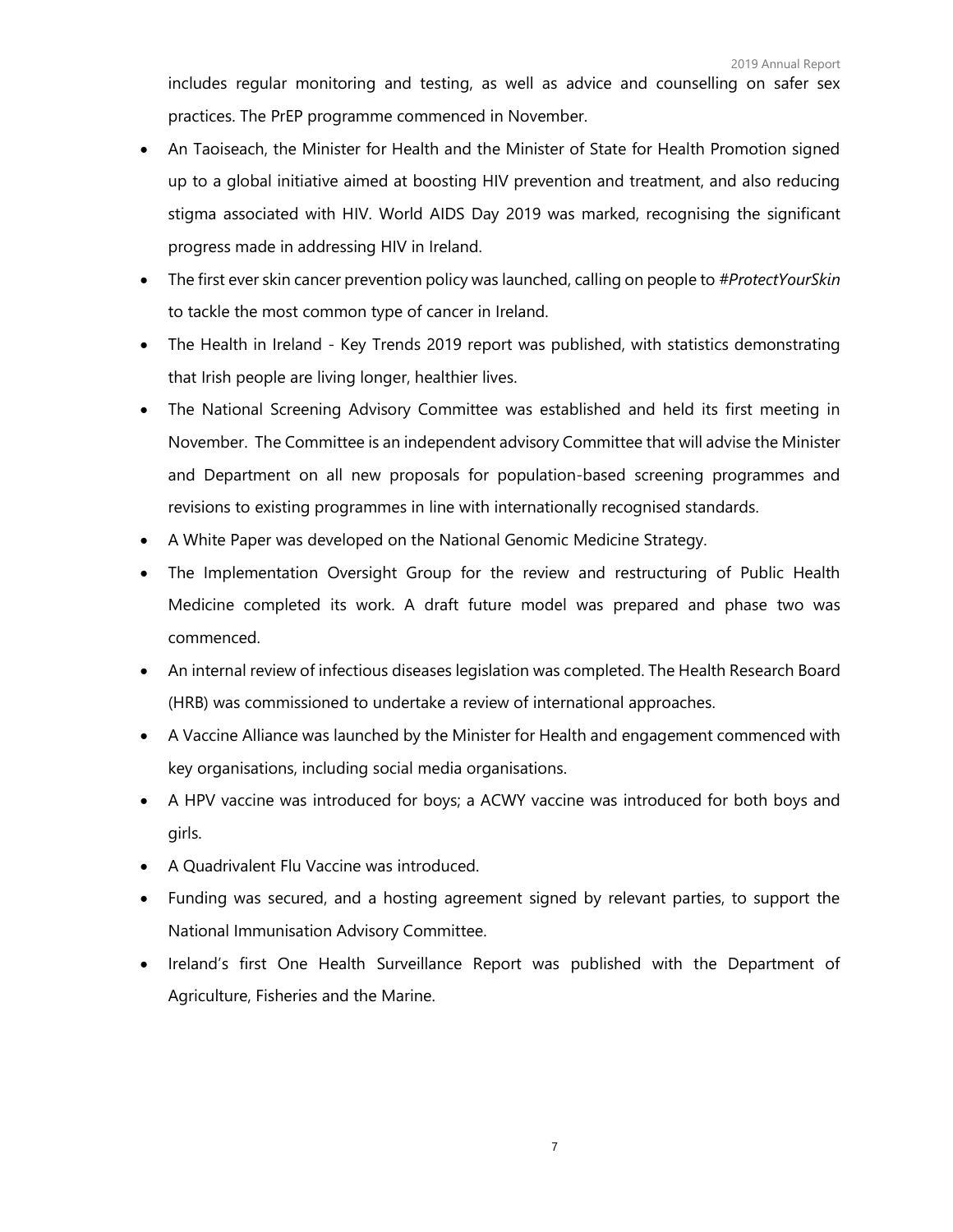#### **Supporting Independent Living**

Enabling and supporting people to live independently and lead active lives in their communities can make a real difference to a person's quality of life, particularly in allowing older people or those with a disability or illness to achieve their full potential. The Department is committed to supporting this, and advances made in the area in 2019 include:

- Funding was secured to recruit 10 additional dementia advisers in 2020.
- An international review of home support policy and provision was undertaken.
- 100 additional therapy posts were filled for disability services for Children.

### **Strategic Objective 2: Ensure the delivery of high quality and safe health and social care**

<span id="page-9-0"></span>Health and social care services must be safe and of a high quality. Developments made in 2019 in achieving this objective are outlined under the headings below.

- Patient safety and enhanced quality.
- Antimicrobial Resistance and Infection Prevention and Control.
- Regulation.
- Brexit.

#### **Patient Safety and Enhanced Quality**

Patient Safety underpins all policy and service delivery work undertaken at the Department of Health. The Department is committed to the delivery of a major programme of patient safety reforms. Advancements related to these reforms made in 2019 include:

- A new independent Patient Advocacy Service was launched in 2019. The service offers a confidential helpline with experienced advocates on hand to provide information and support to patients who want to make a formal complaint to the HSE about the care they experienced in a public hospital.
- The Patient Safety (Notifiable Patient Safety Incidents) Bill 2019 was published. This legislation establishes a robust and future-proofed framework for mandatory open disclosure. The Bill contains a list of specified patient safety incidents which will be subject to mandatory open disclosure; the Bill also includes a new process by which the Minister for Health will designate other patient safety incidents for which mandatory open disclosure must also occur. The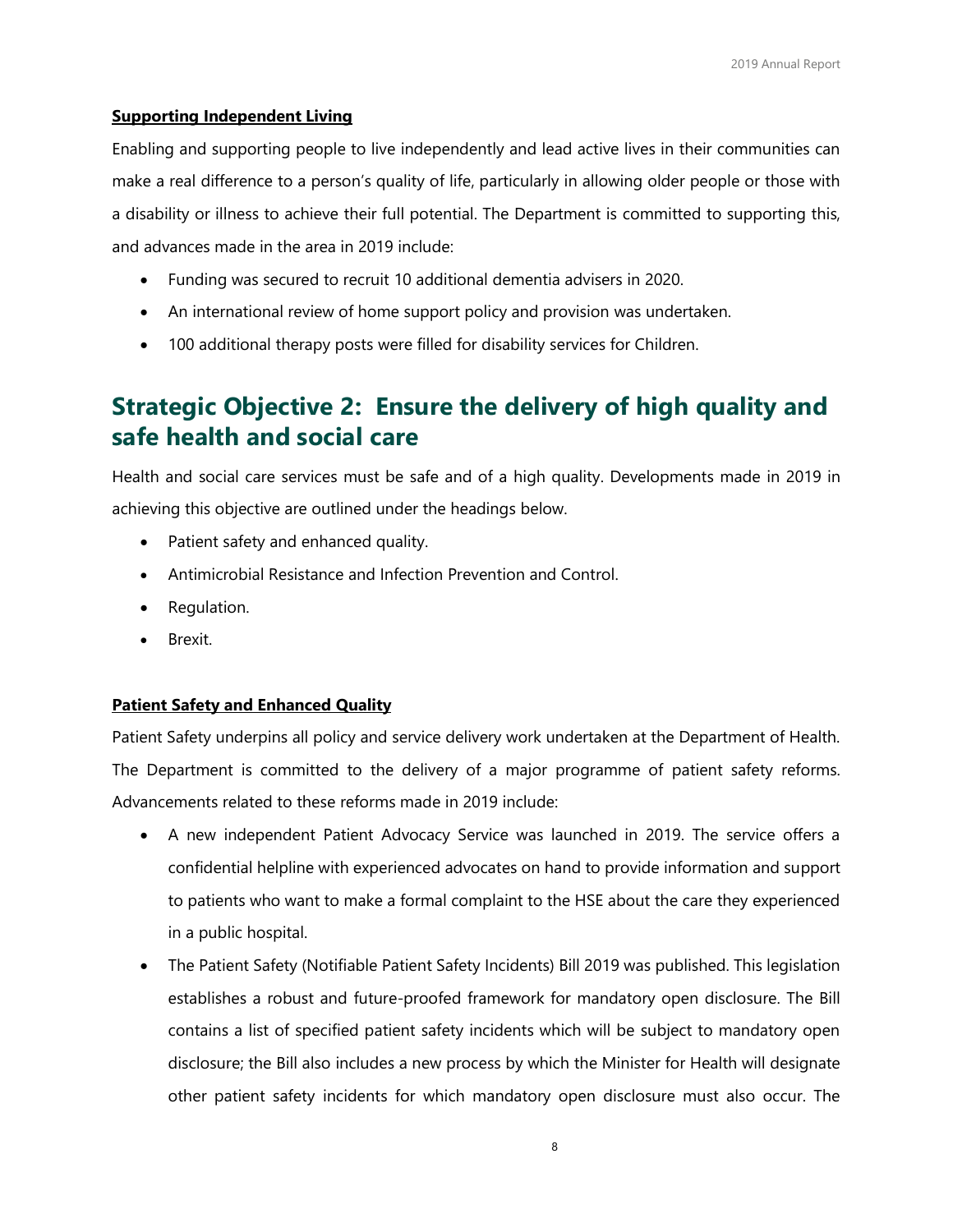legislation will also enable national learning from these serious patient safety incidents and to support health service-wide improvements so that harm to other patients can be prevented.

- A Chair of the Independent Patient Safety Advisory Council was appointed by the Minister.
- The National Health Quality Reporting System 2019 report was published.
- Significant engagement took place between National Patient Safety Office, Health Information and Quality Authority (HIQA) and the HSE on developing and expanding the National Care Experience Programme. The National Inpatient Experience Survey completed its third cycle.
- A Women's Health Taskforce was established, led by the Secretary General of the Department of Health and the Director General of the European Institute for Women's Health, in partnership with the National Women's Council of Ireland. The Taskforce will examine a wide range of issues impacting women's health outcomes in Ireland and develop actions on a phased, prioritised basis.
- The Minister for Health launched new National Clinical Guideline on appropriate prescribing of psychotropic medication for non-cognitive symptoms in people with dementia quality assured by the National Clinical Effectiveness Committee (NCEC).
- Good progress was made to progress the roll out of the *Supported Care* Pathway, a key recommendation of the National Maternity Strategy; 10-30% of women are now managed in this pathway. Other areas of particular progress on the Strategy included:
	- $\circ$  the development of the National Clinical Effectiveness Committee (NCEC) quideline on risk in pregnancy for publication in early 2020; and
	- o the development of the National Maternity Experience Survey for roll out in February 2020.
- The NCEC National Clinical Audit function opened in October 2019.
- The 2018 NCEC annual report was presented to the Minister and published.
- A revised NCEC manual for guideline developers was published.
- Two new National Clinical Guidelines were launched to help healthcare professionals with the diagnosis, staging and treatment of patients with oesophageal or oesophagogastric junction cancer; and the diagnosis and staging of patients with ovarian cancer. The guidelines were developed by multidisciplinary groups supported by the HSE's National Cancer Control Programme (NCCP).
- A HSE Delayed Discharges Implementation Group was established. The Independent Expert Review of Delayed Discharges recognised that delayed discharges or transfers of care are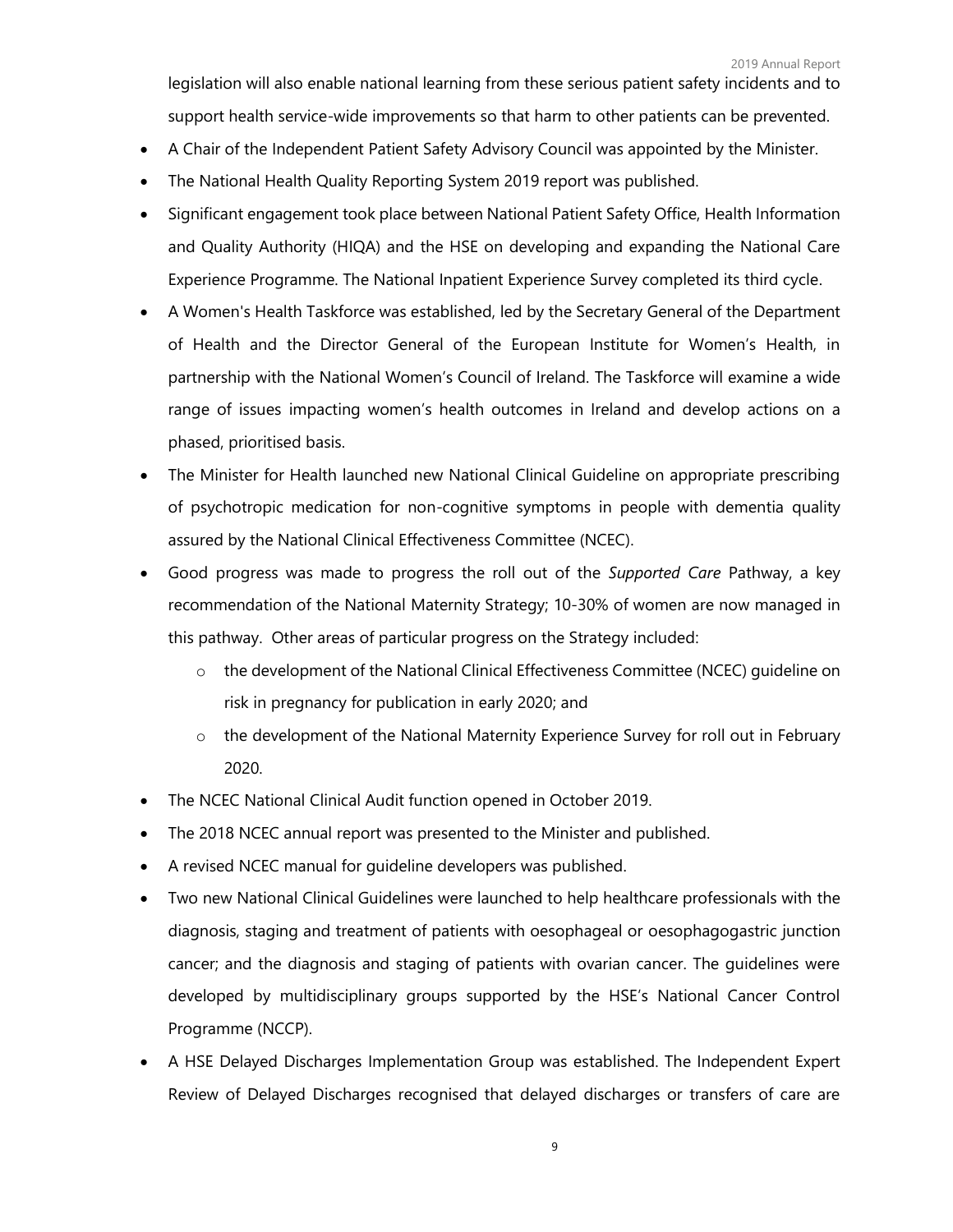caused by a multitude of factors and it made nine recommendations which include the development of a national policy to provide for a more consistent approach to recording delayed discharges, strengthening data collection, standardising definitions and ensuring consistent discharge guidelines.

- In March 2019 the terms of the CervicalCheck non-disclosure ex-gratia Scheme were approved, and a Chair of the Independent Assessment Panel for the CervicalCheck non-disclosure exgratia Scheme was appointed. The Scheme is designed to provide an alternative, nonadversarial and person-centred option for women affected by the CervicalCheck nondisclosure issue.
- Significant progress was made on the implementation of the recommendations of Dr Gabriel Scally's Scoping Inquiry into CervicalCheck, with 137 of 170 actions completed by the end of 2019.
- The Report of the Independent Expert Panel Review of Cervical Screening was published in December and concluded that the CervicalCheck programme has undoubtedly saved the lives of many of those who participated in the Review, that the programme is working effectively and that women can have confidence in the programme.
- The CervicalCheck Tribunal Act was developed and supported through the Oireachtas; it was enacted in July.
- The work of the Expert Group on the review of tort law and management of clinical negligence claims was completed – the final report was submitted to the Minister in December.

#### **Antimicrobial Resistance and Infection Prevention and Control**

The following advancement was made in tackling antimicrobial resistance in 2019.

- $\bullet$   $\epsilon$ 6.7 million was allocated for antimicrobial resistance and infection prevention & control measures in both acute hospitals and community care settings in 2019.
- The Department of Health continued to implement Ireland's National Action Plan on Antimicrobial Resistance 2017-2020, known as iNAP, in line with the 'One Health' cross government approach to tackling antimicrobial resistance.
- The Department of Health co-hosted with Department of Agriculture, Food and the Marine, Ireland's first European Commission/European Centre for Disease Prevention and Control (ECDC) One Health Country Visit. This was a five-day event from 7th to 11th October 2019, and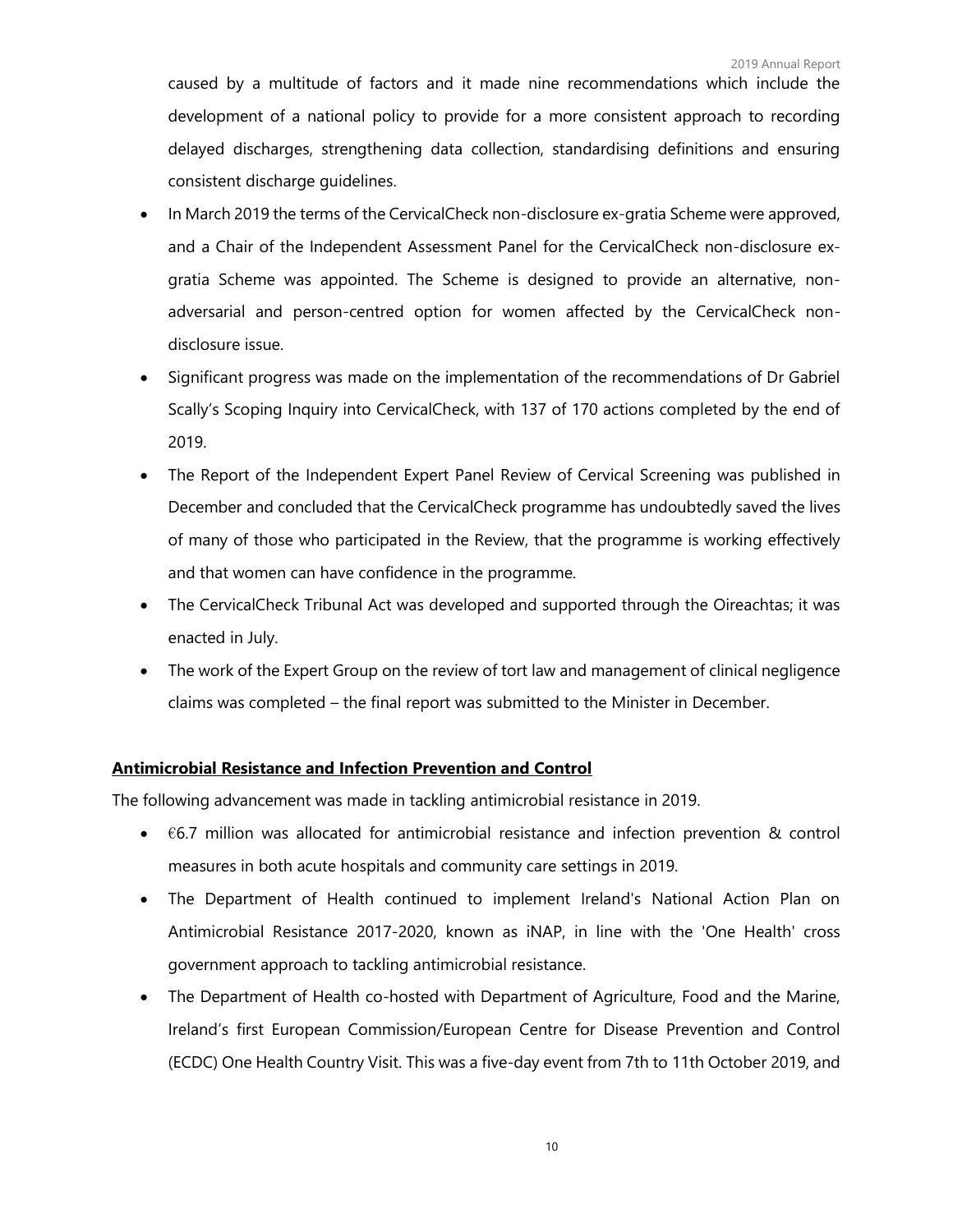included presentations, stakeholder meetings and targeted site visits across a variety of healthcare settings.

#### **Regulation**

The Department of Health is cognisant of the importance of robust regulation in the provision of highquality, safe health and social care services. Advancements made in 2019 include:

- The enactment of the Health and Social Care Professionals (Amendment) Act 2019 (to amend the Health and Social Care Professionals Act 2005 to provide that a registration board has the legal base to/must accept a decision on recognition of foreign qualifications taken previously by the State).
- A Statutory Instrument giving effect to the Basic Safety Standards Directive was signed by the Minister for Health in January.
- In 2019, the Department of Health processed 34 pieces of food legislation and 6 Statutory Instruments.
- The publication and the passage through the Dáil to Seanad Committee Stage of the Regulated Professions (Health and Social Care) (Amendment) Bill 2019 (amending 5 regulatory acts, over 180 sections).
- In March, the Register of Medical Scientists was opened.
- In February, the Counsellors and Psychotherapists Registration Board members were appointed, with the first meeting held in May.

#### **Brexit**

The Department of Health, in recognition of the significant risks that Brexit posed to the Irish health sector, escalated its No Deal planning in 2019, to ensure the protection of public health, continuity in the provision of health services and the maintenance of existing services.

- The Department, with the full support of the Health Services Executive (HSE), the Health Products Regulatory Authority (HPRA), the Food Safety Authority of Ireland (FSAI) and other agencies, established dedicated structures to prepare insofar as possible for the impact of a 'no deal' Brexit as part of a whole of Government effort.
- The Department also supported ongoing work led by the Department of the Taoiseach and the Department of Foreign Affairs and Trade to secure an 'orderly' withdrawal of the UK from the EU post Brexit.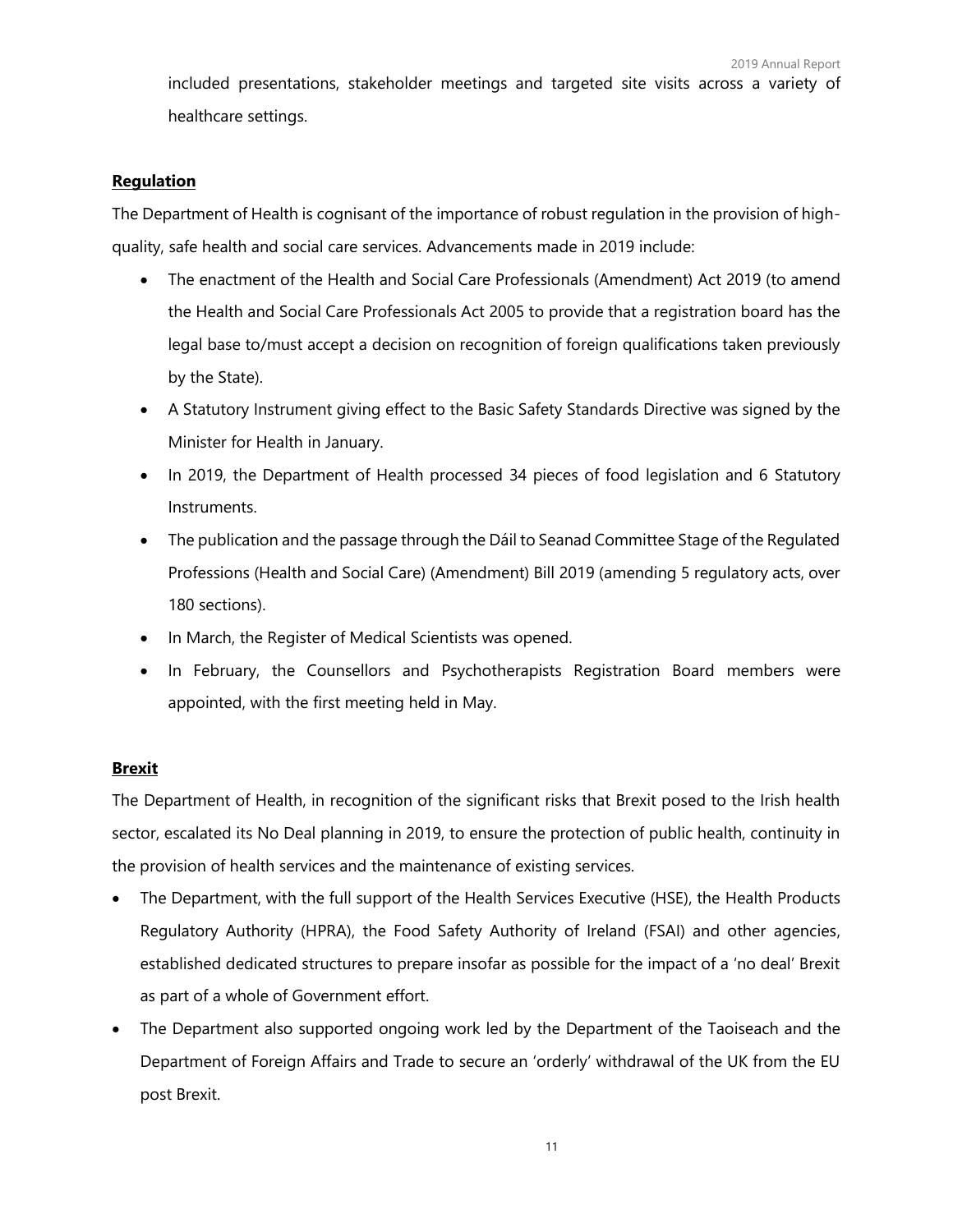- The Department invested considerable funding into its Brexit related contingency planning in 2019 to secure additional staff and resources for the health sector.
- The Department engaged in discussions with the UK on the Common Travel Area, with the objective of maintaining continuity of Cross-Border health service and mitigating the impact of Brexit.

### **Strategic Objective 3: Create a more responsive, integrated and people-centred health and social care service**

<span id="page-13-0"></span>The Department of Health leads the health and social care sector in ensuring the delivery of services that are shaped by, and responsive to, the needs of all people in Ireland. The achievements under this objective are set out under the following headings:

- Cross health sector initiatives.
- Primary care.
- Sláintecare.
- Social care/ mental health.
- Acute care.
- National Ambulance Service.

#### **Cross health sector initiatives**

The Department of Health is committed to cross health sector initiatives that will ensure the development of a model of care that is more integrated and continuous, person-centred, and delivered at the lowest level of complexity consistent with patient safety. Advancements made in 2019 include:

- The Cancer Patient Advisory Committee was established, in line with Recommendation 39 of the National Cancer Strategy 2017-2026. The Committee provides patient input into the oversight of the implementation of the Strategy and into the development of programmes for patients with cancer. The Committee also considers how patient input into cancer services can be facilitated more broadly in line with the objectives of the National Cancer Strategy.
- There was continued engagement throughout 2019 with the EU/Innovative Partnership for Action Against Cancer, including a meeting hosted in Dublin.
- On foot of the Health (Regulation of Termination of Pregnancy) Act 2018, safe, high quality services for termination of pregnancy commenced on 1 January 2019 in both hospital and community settings. A HSE Clinical Lead for Termination of Pregnancy services was appointed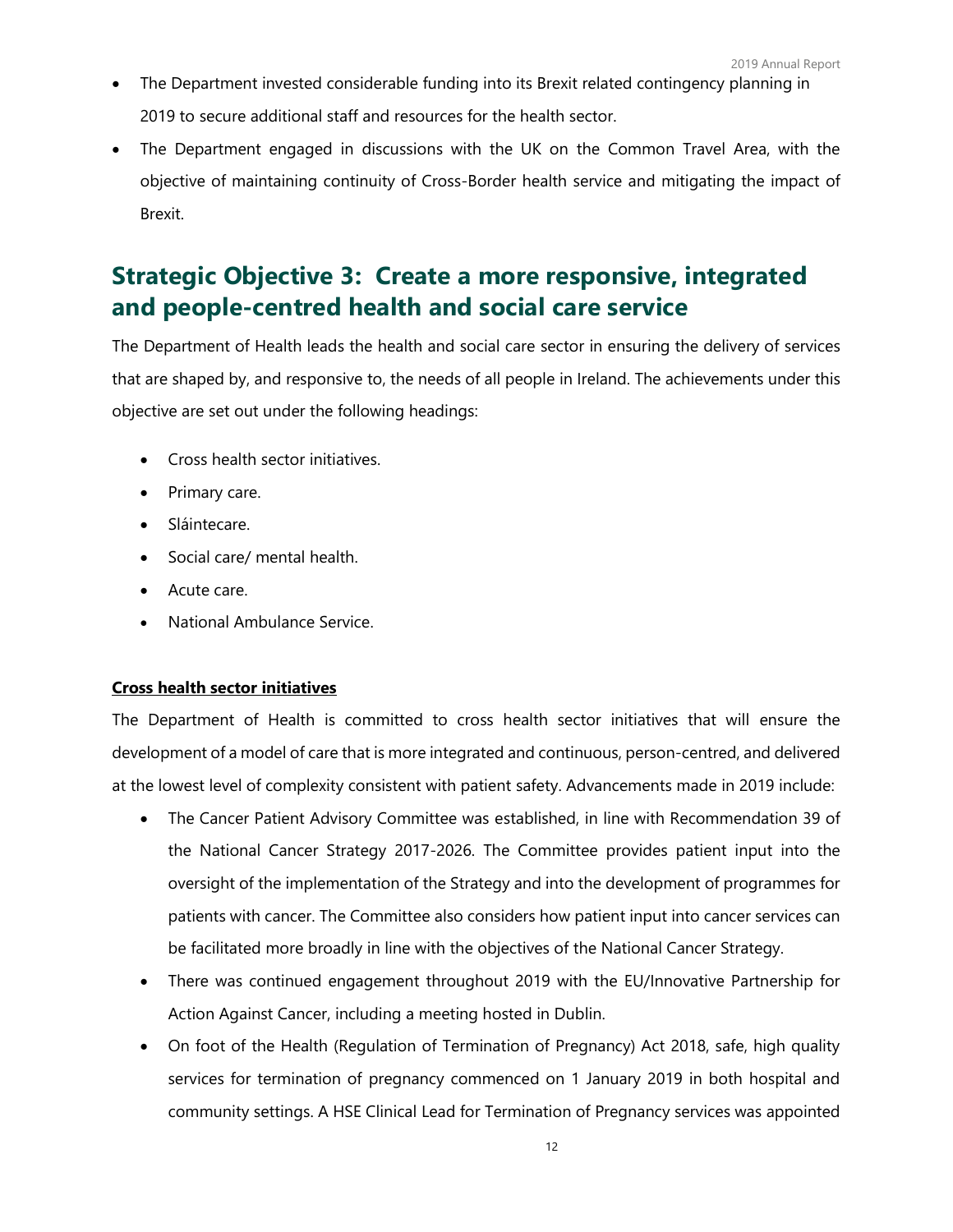to provide leadership for the ongoing implementation of evidence based, quality-assured, accessible services for people who require termination of pregnancy.

- Regulations were finalised for the Children and Family Relationships Act.
- The Department of Health received  $\epsilon$ 2.7 million in funding for approved health-related measures under the Dormant Accounts Action Plan. Measures funded include a primary healthcare training programme for the Roma community, mental health initiatives for members of the Traveller Community and an intercultural healthcare project for refugees.
- A model of care for infertility was developed by a cross-Departmental group chaired by the Bioethics Unit and involving the HSE's National Women & Infants Health Programme.
- The Report of the Working Group on Access to Contraception was published. The Group considered the policy, regulatory and legislative issues relating to enhanced access to contraception, following the recommendation of the Joint Committee on the Eighth Amendment.
- The first Climate Change Adaptation Plan for the health sector (2019-2024) was launched. The plan was developed by a joint department-HSE team of officials and doctors following a public consultation. The plan identified six main climate scenarios with the most profound health implications.
- The Medical Cannabis Access Programme was launched in June enabling compassionate access to cannabis for medical reasons on a pilot basis for five years. The Programme will facilitate access to cannabis-based products for medical use in line with legislation.
- Advancements made on the Health Service Structures Reform include the publication of the Health Research Board Evidence Review; the undertaking of the European Observatory Policy Dialogue; and the undertaking of Scottish-Irish health forum meetings focused on integrated structures.
- In response to the recommendations contained in the First Report of the Collaborative Forum for Former Residents of Mother and Baby Homes, the Department of Health established an Inter-Departmental Working Group to develop proposals for a package of health and wellbeing supports for former residents. The group's final report, including recommendations, was published in December 2019 with provision for a package of health and wellbeing supports for Former Residents also announced.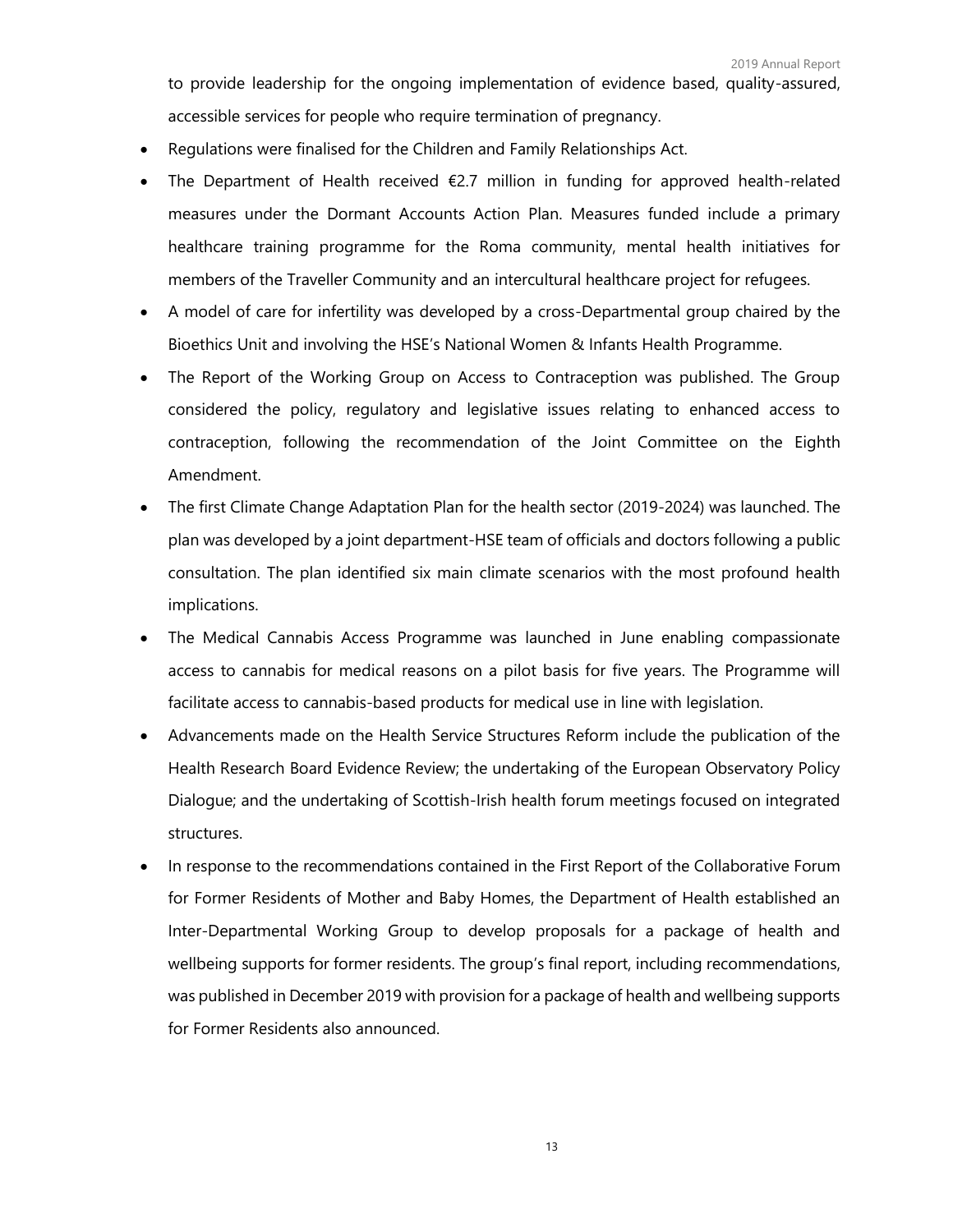- In April the following changes took effect which enabled more people to access affordable health care:
	- o  $€10$  reduction in the monthly Drugs Payment Scheme threshold from  $€134$  to  $€124;$
	- o 10% increase across all GP Visit Card weekly income thresholds; and
	- $\circ$  reduction in prescription charges from €2 to €1.50 for all medical card holders over the age of 70.

#### **Primary Care**

The Programme for Partnership Government confirmed the Government's commitment to a decisive shift towards primary care so that we can provide more comprehensive care for people within their own communities. Advancements made toward these ends in 2019 include:

- 129 Primary Care Centres were operational around the country at the end of 2019.
- An additional  $\epsilon$ 3m in funding was provided to support the move to a Community Healthcare Network model through the development and rollout of nine learning sites across the country in the fourth quarter.
- Negotiations with the Irish Medical Organisation were successfully concluded in 2019 with an agreement reached on a package of GP contractual reforms. This agreement will see investment of  $\epsilon$ 210 million in general practice over the next four years. This will include funding for the management of chronic diseases such as diabetes and chronic obstructive pulmonary disease, benefitting more than 400,000 patients.

#### **Sláintecare**

Sláintecare encompasses the Government's vision for reform of the health and social care services in Ireland. Sláintecare will ensure universal access to the right care, at the right time, and in the right place. Advancements made in 2019 include:

- A €20m Sláintecare Integration Fund was announced. Over 477 projects applied for funding and over 122 projects from across the country were successful.
- The Sláintecare Action Plan 2019 was published in March outlining the approach for delivery of Sláintecare and the milestones to be achieved by the end of the year. The Action Plan is a fundamental enabler in the delivery of the Sláintecare vision for reformed health and social care services in Ireland.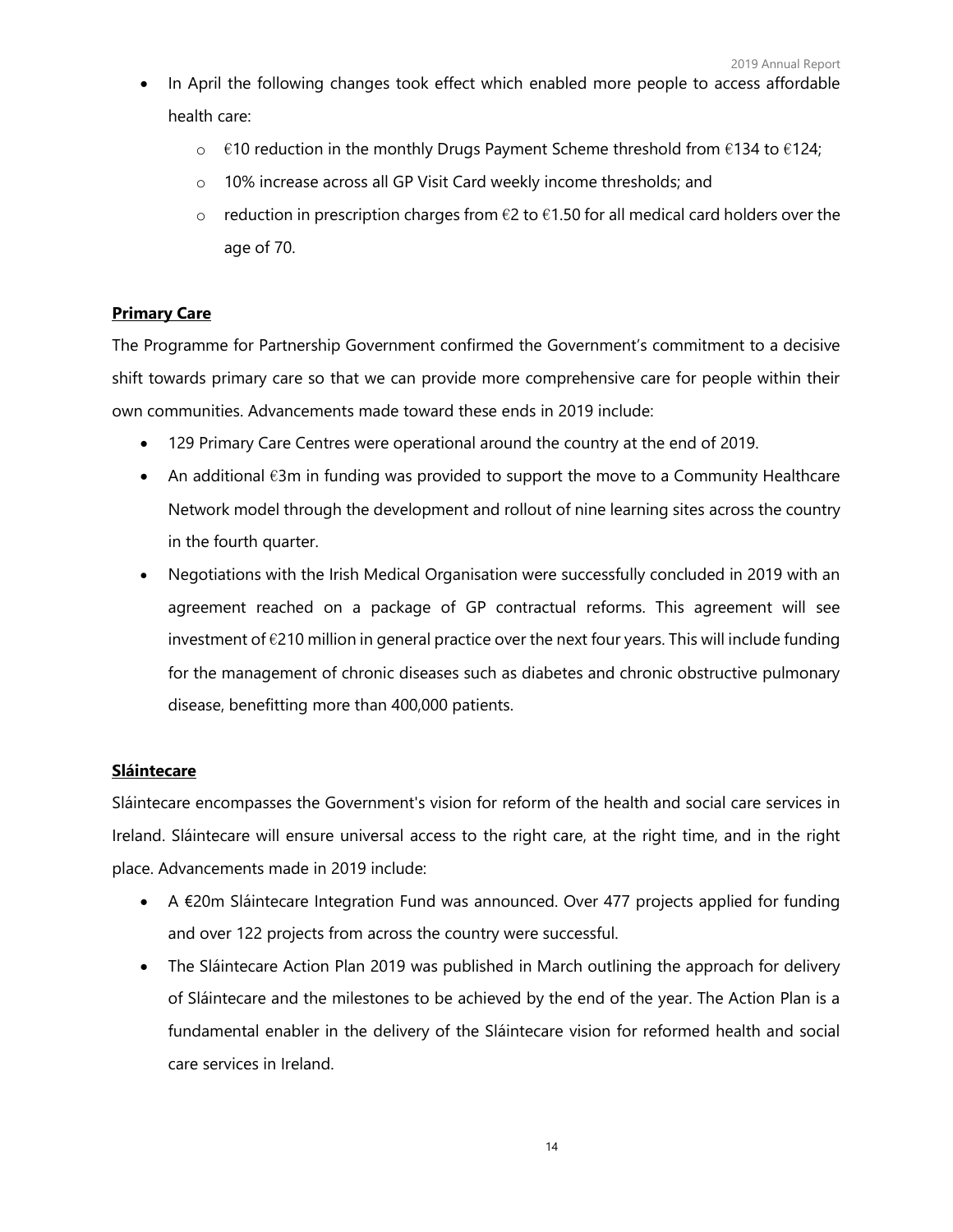Six new regional health areas were proposed for establishment based on population data. Once established, these six regional bodies will be enabled to plan, fund, manage and deliver integrated care for people in their region.

#### **Social Care and Mental Health**

The Department of Health is committed to building on progress to date, enabling people to benefit from more responsive, individualised social care and mental health services that will help them to live better, more independent lives within their own communities. Actions taken in 2019 include:

- The Your Mental Health Information Line, a new dedicated and confidential 24/7 information phone line for mental health, was jointly launched by An Taoiseach, the Minister for Health and the Minister of State for Mental Health. The information line is part of the overall Digital Mental Health supports project which aims to improve accessibility to mental health supports through technology.
- A fund of €3 million was announced to help support community mental health initiatives across the country. This fund will support local sports and community organisations that promote mental health and alleviate loneliness.
- New Jigsaw sites for Wicklow and Tipperary were announced, enhancing mental health services in these counties. Jigsaw is a network of programmes across Ireland designed to support young people based on best international practice and is aligned with A Vision for Change. The new sites bring the number of Jigsaw sites to 15 nationwide.
- The Minister of State for Older People announced improved access to Home Supports.
- A General Scheme of a Bill intended to change the treatment of family farms and businesses under the Nursing Homes Support Scheme was approved. People using the scheme contribute up to 80% of their income and up to 7.5% of the value of any assets held towards their cost of care. The value of a person's home is only included in the financial assessment for the first three years of their time in care. This legislation will extend this 3-year cap to farms and businesses where a family successor continues to operate the farm or business for six years.
- The second Positive Ageing Indicators for Ireland report found that satisfaction with life and social connectedness remain high among the older population, with levels of medication a concern. Key indicators for older members of the Irish Travelling community and people with an intellectual disability were identified for the first time.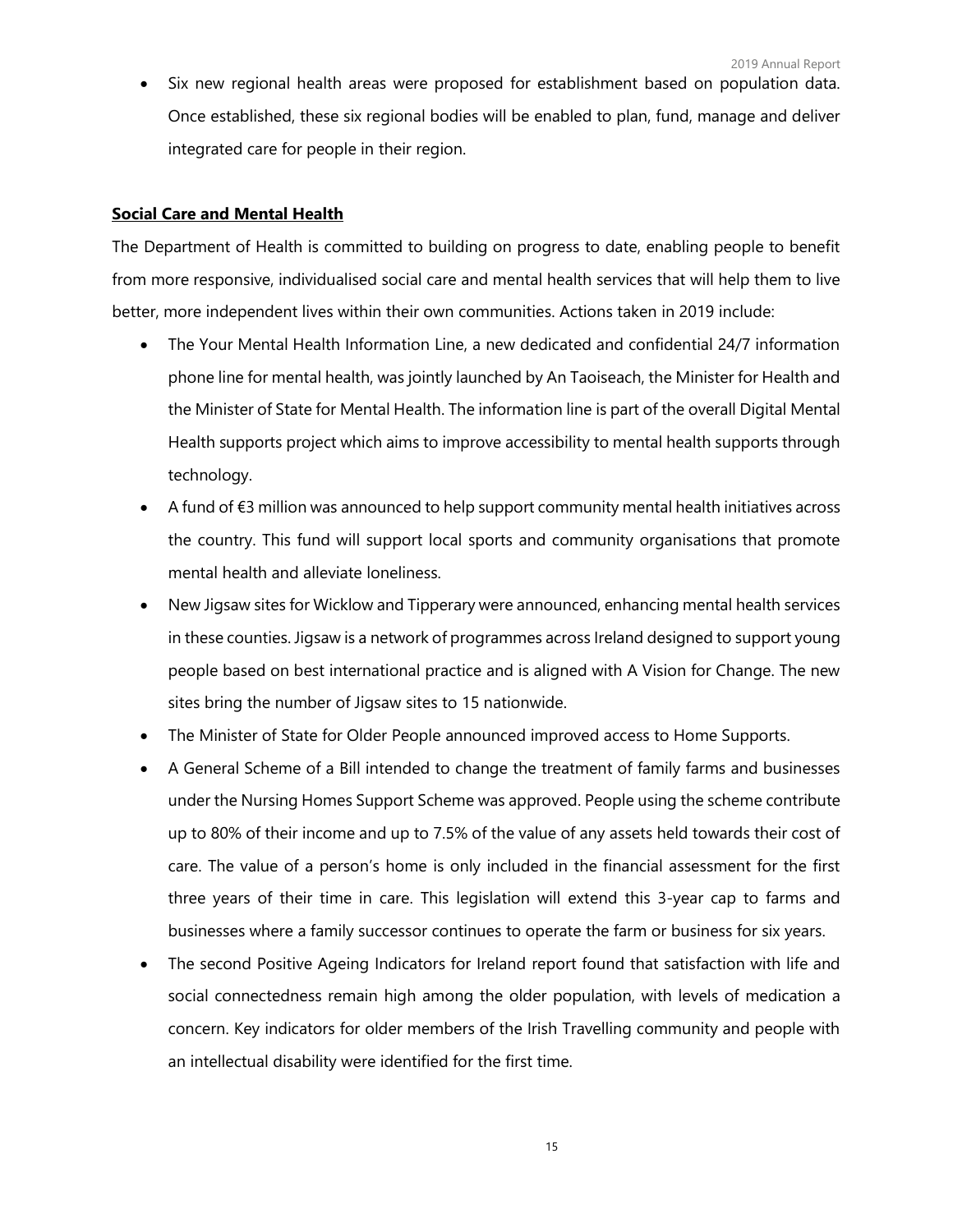- A new Community and Voluntary Support Grant Scheme for Older People was launched and an extra €1 million funding made available to community and voluntary groups to continue to support older people, family carers and significant others to stay well and remain connected with their local community.
- The Minister for Older People jointly launched the Joint Policy Statement Housing Options for our Ageing Population with the Minister of State for Housing and Urban Development. The Statement reaffirms the strong Government commitment to policies that support older people to live in their own homes and communities with dignity and independence for as long as possible.
- A final draft of A Vision for Change refresh policy was approved by the Cabinet Committee.
- A Department of Health proposal to extend Connecting for Life to 2024 was approved by the Cabinet Committee.
- A pilot for tele-counselling and tele-psychiatry was advanced.

#### **Acute Care**

The Department of Health is responsible for the oversight of the delivery of care in acute hospitals and drives reform through the development and implementation of key national strategies and policies. Achievements in 2019 include:

- A HSE National Clinical Lead for Trauma Services was appointed in June. This appointment, one of the immediate actions prioritised in'A Trauma System for Ireland', provides an essential foundation for the implementation of that system, while the trauma and orthopaedic by-pass protocol was introduced for Naas Hospital.
- Children's Health Ireland successfully opened the Paediatric Outpatient Department & Urgent Care Centre at Connolly on a phased basis on 31<sup>st</sup> July 2019. This is a major milestone for the children's hospital programme as the first of the new facilities to come into use, delivering both paediatric outpatient services and urgent care.
- Enabling works for the new National Maternity Hospital, involving the construction of a new pharmacy and car park extension, commenced at St Vincent's University Hospital.
- The Maternity Strategy continued to be implemented. At local level several initiatives to progress the *Supported Care* Pathway were undertaken; 10% – 35% of women are now managed in this pathway.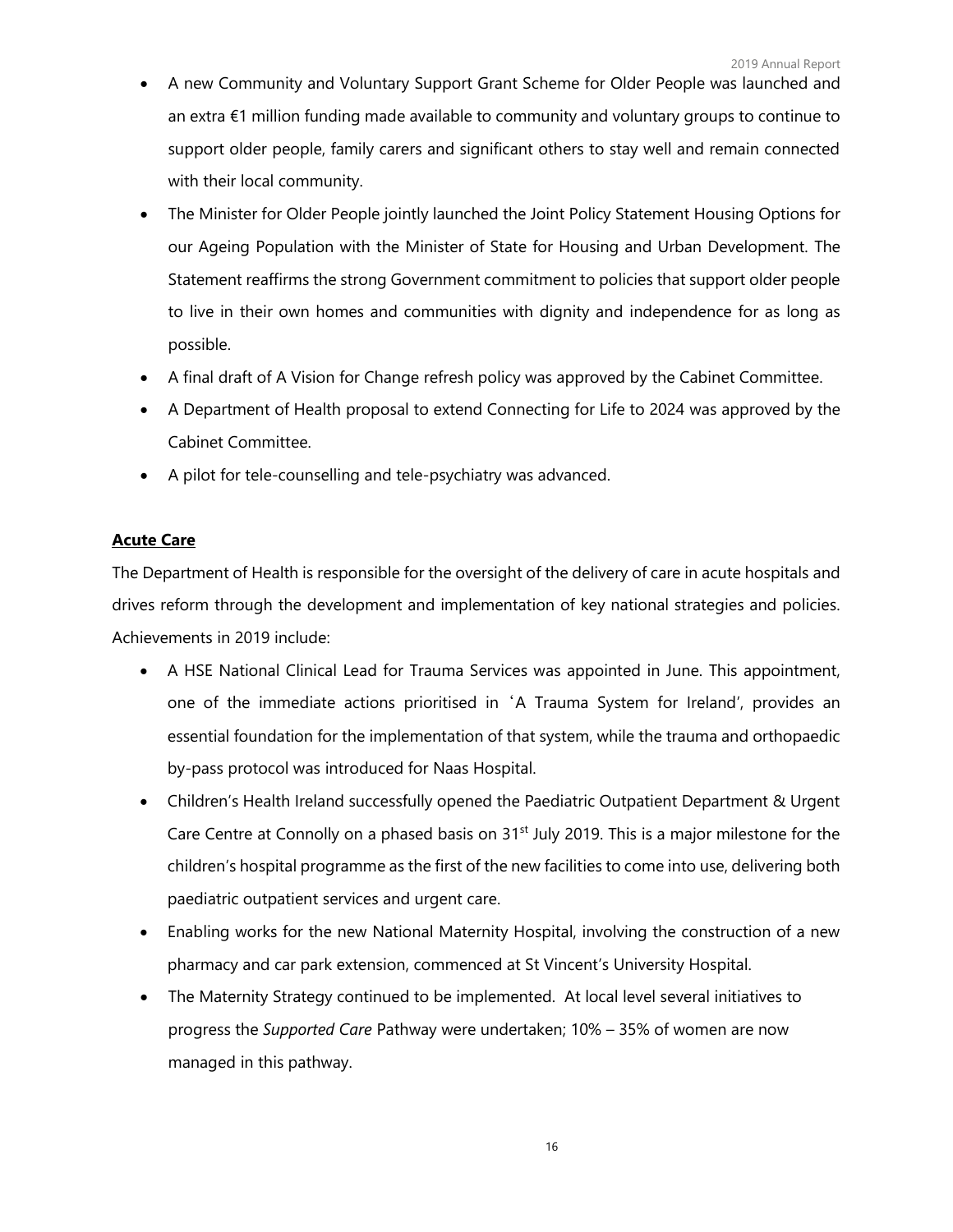- Pathways of care for women with immediate mesh-related needs were progressed, through collaboration with the Office of the CMO and the HSE's National Women and Infants Programme.
- The Minister for Health approved the Programme for the Centralisation of Cancer Surgery, to be completed over three years.
- The North West Cancer Centre at Altnagelvin treated over 200 patients from the Republic of Ireland in 2019.
- The Scheduled Care Access Plan was published in March 2019.
- €26m in additional funding was secured for the Winter Plan 2019/20.
- The National Treatment Purchase Fund (NTPF) have developed the Patient Access Management System (PAMS) as a single source automated solution for the management of the NTPF commissioning process.
- A policy review of the Sexual Assault Treatment Units (SATUs) was launched with a commitment to funding the recommendations. The six SATUs provide 24/7 medical and psychological care to victims of sexual assault, 365 days a year, working in close collaboration with the Rape Crisis Centres and An Garda Síochána.

#### **National Ambulance Service**

The Department of Health is committed to the delivery of a safe and responsive pre-hospital emergency and intermediate care service. Advancements made in 2019 include:

- A charitably funded Helicopter Emergency Medical Service (HEMS) commenced operating in Munster in July, in partnership with the HSE National Ambulance Service (NAS).
- The Clinical Hub at the National Emergency Operations Centre (NEOC) has been expanded to provide a public information phone line on available mental health supports - services went live in October 2019;
- The NAS electronic Patient Care Record was rolled out nationally in 2019;
- The Community First Responder Scheme continues to expand, with a total of 266 schemes in place as at the end of December 2019 covering all 26 counties;
- A successful pilot project for the provision of a new community paramedic model of care in border counties is being extended to Dublin, Cork and Limerick in 2020; in 2019 86% of patients seen by a Community Paramedic did not require attendance at an Emergency Department.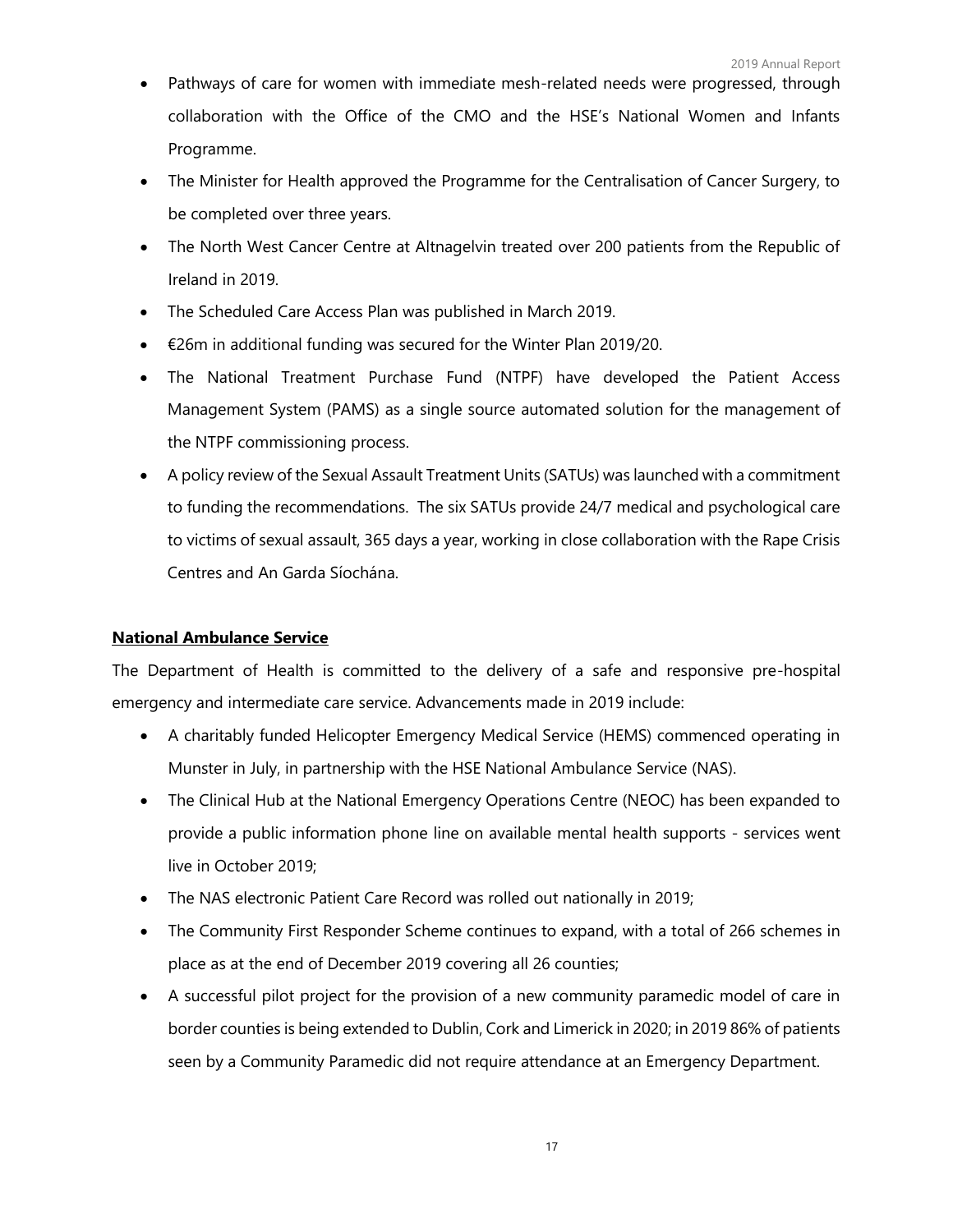- NAS College and UCC awarded the first Diploma in Paramedical and a BSc paramedicine course commenced at the NAS college in September.
- The NAS Critical Care Retrieval Service was established.

### **Strategic Objective 4: Promote effective and efficient management of the health services**

<span id="page-19-0"></span>The Department oversees a range of system-level initiatives that form the foundation for better, more integrated and more efficient services. The 2019 achievements under this objective are outlined under the following headings:

- Performance, accountability, structures and governance.
- Workforce planning and skill mix.
- eHealth.
- Modernising health facilities (capital projects, in conjunction with the HSE).
- Funding models.
- Role of private health insurance.
- Pharmaceutical costs.

#### **Performance, Accountability, Structures and Governance**

A key function of the Department of Health relates to the governance of the health and social care services, monitoring performance and ensuring accountability. In 2019, the following advancements were made:

- The Department continued to provide oversight of the performance of the HSE in relation to the delivery of services and the implementation of initiatives set out in the annual HSE National Service Plan through an on-going monthly performance management process. This included monthly high-level meetings between senior management in both organisations to discuss on-going or emerging performance issues and determine actions to resolve and improve areas of concern.
- In light of the establishment of the new HSE Board and its accountability role to the Minister, the Department developed a proposal for a revised performance oversight model and engaged on this issue with the HSE Senior Management Team and the Board over the second half of 2019. The Department proposed to adopt a broader view of performance which would include: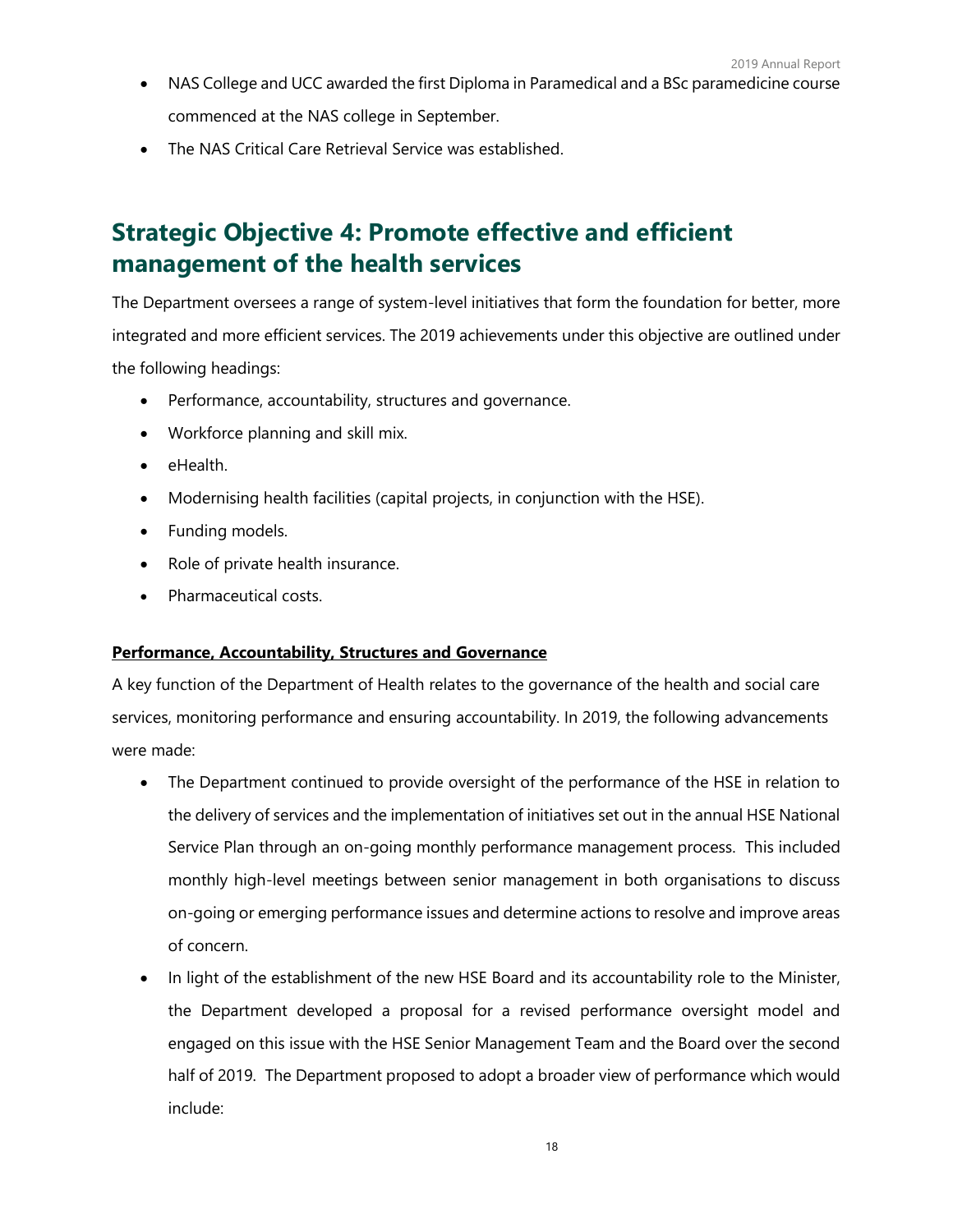- $\circ$  Delivery of activity and initiatives as set out in the NSP with identified KPIs across the four equally important domains of:
	- i. access to services,
	- ii. the quality and patient safety of those services,
	- iii. doing this within the financial resources available and
	- iv. effectively harnessing the efforts of the workforce.
- o Implementation of policy and strategy
- o Implementation of health reform i.e. Sláintecare

The revised oversight model was rolled-out internally within the Department from October 2019.

- An Taoiseach and the Minister for Health announced the appointment of Mr Paul Reid as Chief Executive Officer of the Health Service Executive. Mr Reid was appointed following an open competition by the Public Appointment Service for a tenure of five years.
- The Minister for Health signed a commencement order for the Health Service Executive (Governance) Act 2019 which formally established the HSE Board with effect from 28 June 2019. Positions on the Board were filled following the State Board Process operated by the Public Appointments Service. Given the size and complexity of the health service, the appointees reflect the range of competencies including corporate governance, strategic planning and financial management necessary to enable the Board to govern and lead the HSE. The Board as the governing body of the HSE is accountable to the Minister for Health for the performance of its functions. The CEO of the HSE is accountable to the Board.
- Chairpersons were also reappointed to the Hospital Group Boards; policy on Hospital Groups, including strategic guidance has been superseded by new RHAs.
- The Elective Hospitals Oversight Group was established in 2019.
- The Department of Health monitored and advised the HSE on the continuing delivery of the CervicalCheck support package and its extension to those identified with discordant cytology in the RCOG cohort.
- The Department successfully applied to the EU Commission Structural Reform Support Service (SRSS) to develop a Health System Performance Assessment framework to support enhanced performance engagement with the HSE. The project is critical in moving to a more measurable and quantifiable outcomes-based framework and strongly linked to policy implementation.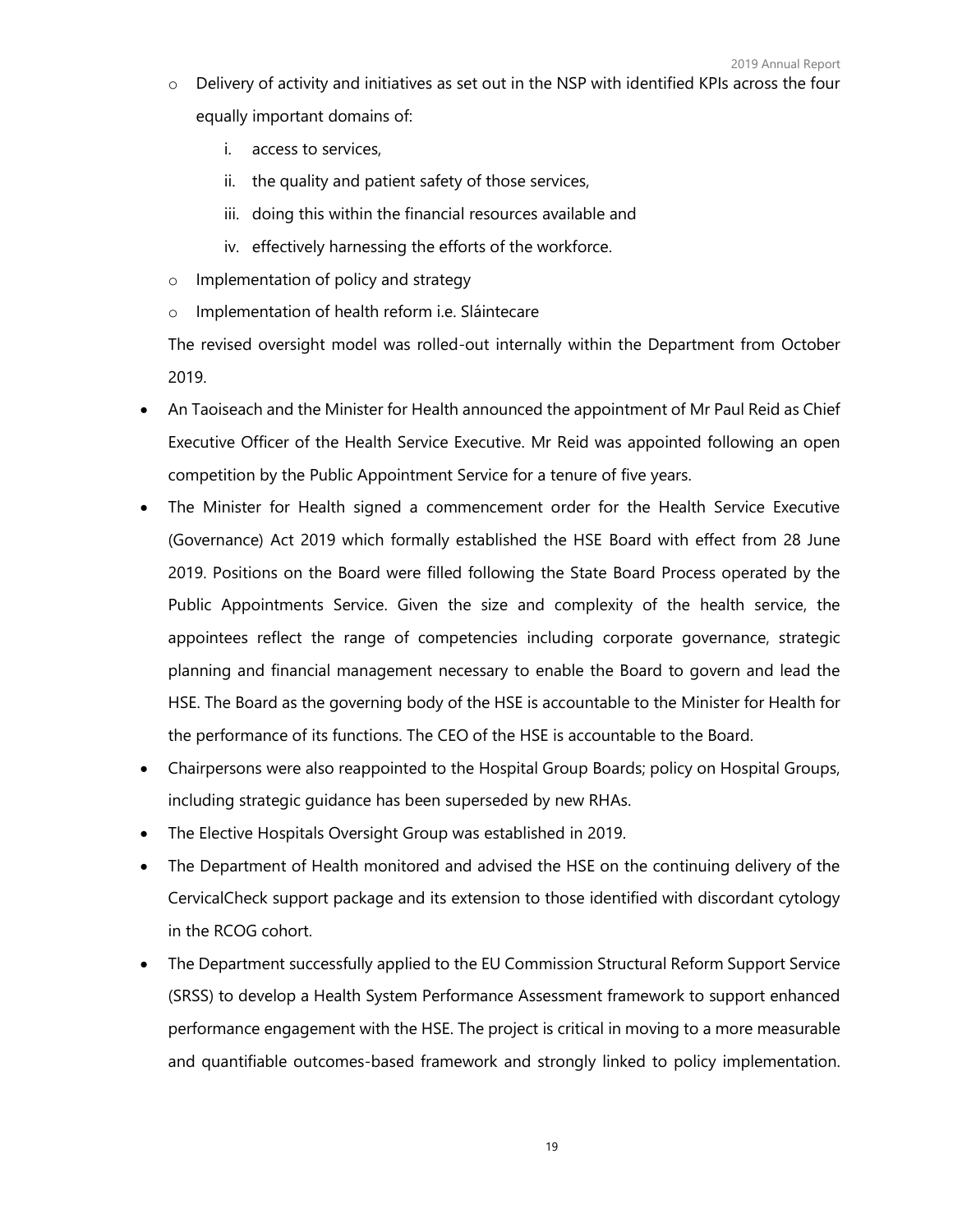The University of Amsterdam was chosen by the SRSS as the provider for the project. The project has an expected 18-month timeframe.

The report of the Independent Review Group established to examine the role of voluntary organisations in health and social care was published in February. The Group made 24 recommendations covering areas such as the governance of voluntary organisations; dialogue, engagement and contractual processes between the State and the voluntary sector; ethos, asset ownership and public capital investment, and broader issues related to health system development.

#### **Workforce Planning and Skill Mix**

The Department of Health is committed to ensuring an optimal skill mix and positive working environments that will attract and retain staff, thereby ensuring the quality of services delivered. The following advancements were made in 2019.

- A Group was established to oversee the implementation of a new model of public health medicine as recommended in the Crowe Horwath and Scally Reports. The process aims to address the issue of consultant status for specialists in Public Health Medicine, in line with the recommendations contained within both the Reports.
- A new Sláintecare contract for consultants was announced in December whereby all future consultant appointments will be to the new contract which requires consultants employed by the State to focus 100% of their time on public-only work. Private practice will not be permitted under this new contract and this is central to this reform. These new contractual arrangements will apply to new entrants only. Existing consultants will be offered the opportunity to switch to the new proposed contract but will retain the option to remain on their existing contract.
- The final report on the Enhanced Care Model was launched in July and is designed to change the way we deliver enhanced care, improve patient outcomes, reduce agency spend and increase job satisfaction for health care staff. It was created using the evidence and learning arising from the implementation of the Framework for Safe Nurse Staffing and Skill Mix in General and Specialist Medical and Surgical Care Settings.
- Phase I of the Safe Nurse Staffing and Skill Mix Framework was transferred to the HSE for implementation; a governance structure was established to oversee implementation and a procurement process for the necessary ICT has been completed. The third impact report has

20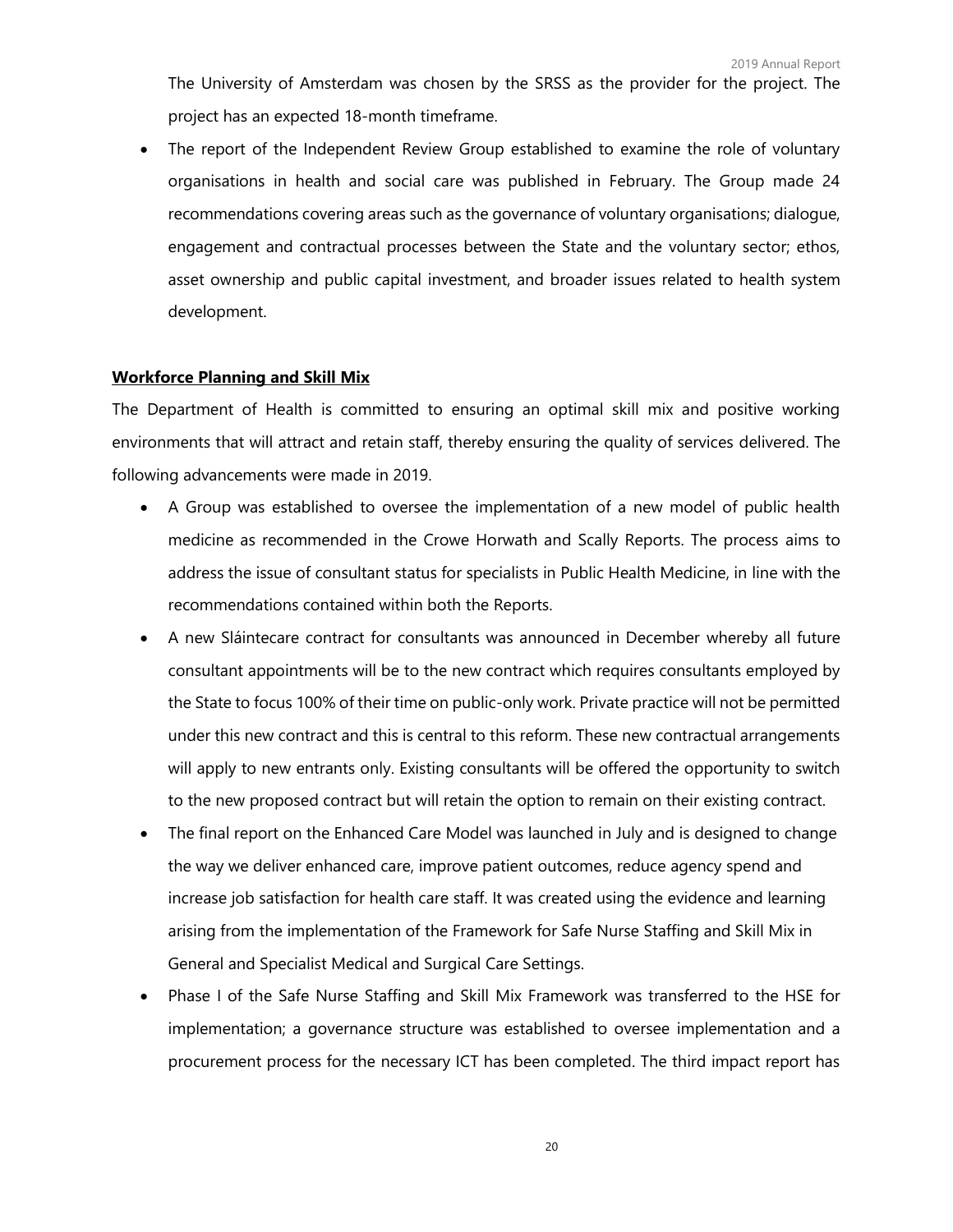been published. Pilot sites were established for Phase II and data collection commenced, with the first impact report received.

• In June, the data collection system for the Policy on the Development of Graduate to Advanced Nursing and Midwifery Practice was finalised and transferred to HSE. The final policy was published and also transferred to HSE for implementation.

#### **eHealth**

Information technology is an essential tool in the modernisation of health service delivery and in enabling the connection required among service users, professionals and organisations to achieve integrated care. Further legislative actions and investment in eHealth are a priority for the Department. Advancements made in 2019 include:

- Secured increased capital investment for ICT and eHealth 2020 (from €85m to €95m).
- Completion of the National rollout of the electronic patient care record.
- Established Data Sharing Agreement with DEASP under the Health Identifiers Act 2014.

#### **Modernising health facilities**

Appropriate facilities are required to support health and social care delivery across the sector. The Department of Health is committed to a range of actions designed to maximise the effectiveness and efficiency of the health services. The following developments occurred in 2019:

- Project Ireland 2040 announced provision of funding of  $\epsilon$ 10.9 billion over a decade to develop infrastructure, equipment and additional service capacity for the public health sector, in support of the implementation of Sláintecare. The Department of Health and the Health Service Executive are working with the Department of Public Expenditure and Reform to maintain the national Capital Tracker, which lists a range of projects and programmes to be delivered under Project 2040.
- The HSE's Capital Plan 2019 2021 was published in September following approval by the new Board of the Health Service Executive, and the Minister for Health with the consent of the Minister for Public Expenditure and Reform. This Capital Plan provides for the spending of just over €2 billion on hundreds of health capital projects from 2019 to 2021. This capital funding provision has enabled the HSE to plan and fund progress in respect of the projects underway and to progress additional evaluated and prioritised projects including Government priority programmes and major capital projects.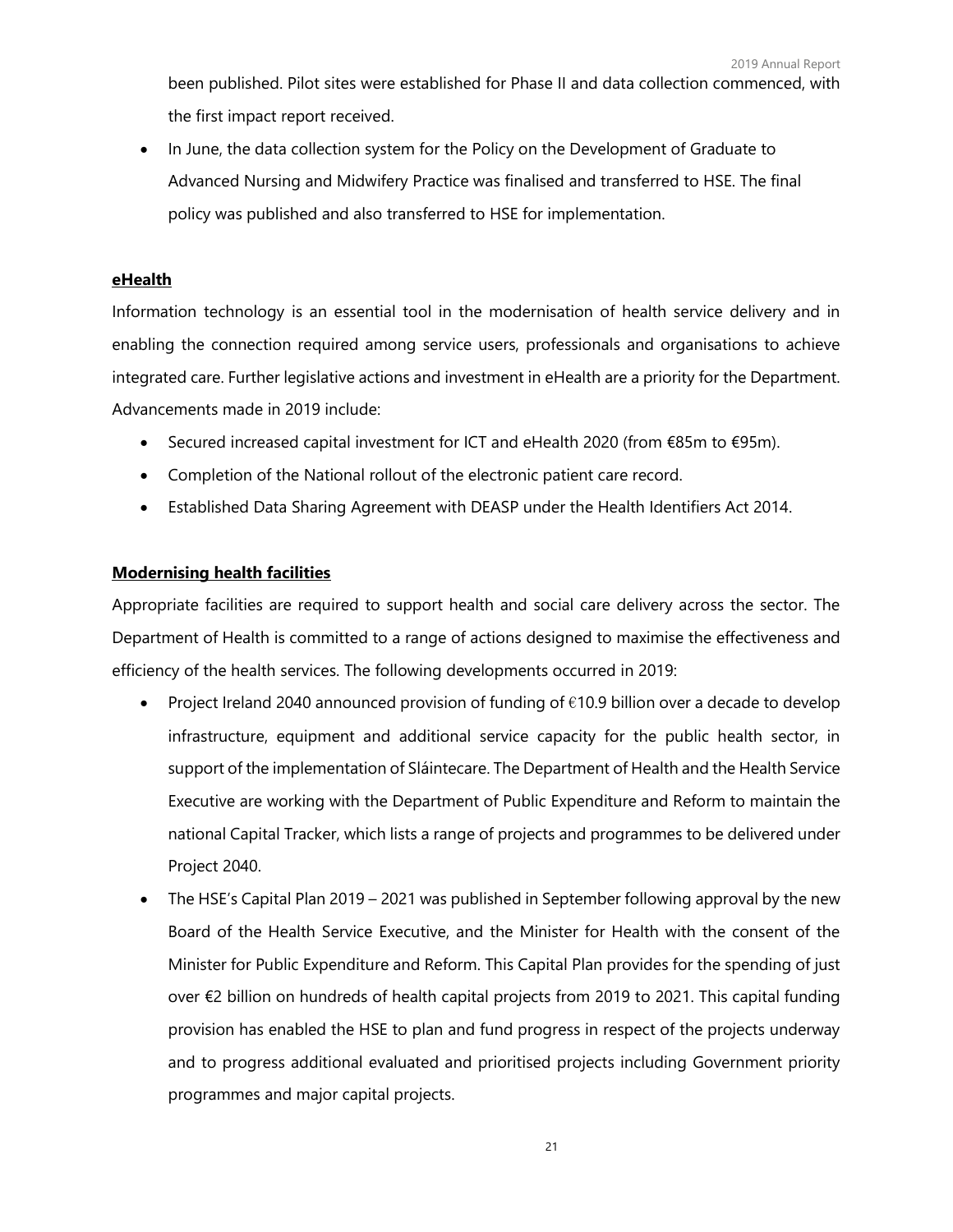- Investment: A number of major capital projects were completed in 2019 including:
	- o Cork University Hospital radiation oncology project.
	- o Letterkenny Hospital radiology project.
	- o 40 bed ward block at South Tipperary Hospital.
	- $\circ$  Community nursing units at Tymon North (100 beds) and Peamount (100 beds).
	- $\circ$  Four new primary care centres were completed and opened in 2019 including Summerhill Dublin.
- Construction work continued on key health projects throughout 2019, with a number due to be completed in 2020 including:
	- o National Forensic Mental Health Services Hospital, Portrane.
	- o National Rehabilitation Hospital, Dun Laoghaire.
	- o University Hospital Tallaght– Renal Dialysis Project.
	- o University Hospital Limerick –60 bed Ward Block.
	- o University Hospital Waterford Ward Block & Palliative Care.
	- o Waterford Community Nursing Unit (100 bed).

#### **Role of private health insurance**

In line with Government policy, the Department of Health seeks to promote a sustainable, communityrated voluntary private health insurance market. Advancements made in 2019 include:

• The Report of the Independent Review Group established to examine private activity in public hospitals was published and a Government decision was made on the main de Buitléir recommendations.

#### **Pharmaceutical Costs**

The Department of Health is committed to the progression of a number of initiatives that will ensure the cost-effective provision of medicines. Advancements made in 2019 include:

- Successful commencement of Falsified Medicines Directive.
- The external review of the HSE Drug Reimbursement process was completed.
- Commitment to Beneluxa and international cooperation strengthened by Ireland signing up to the shared International Horizon Scanning Initiative.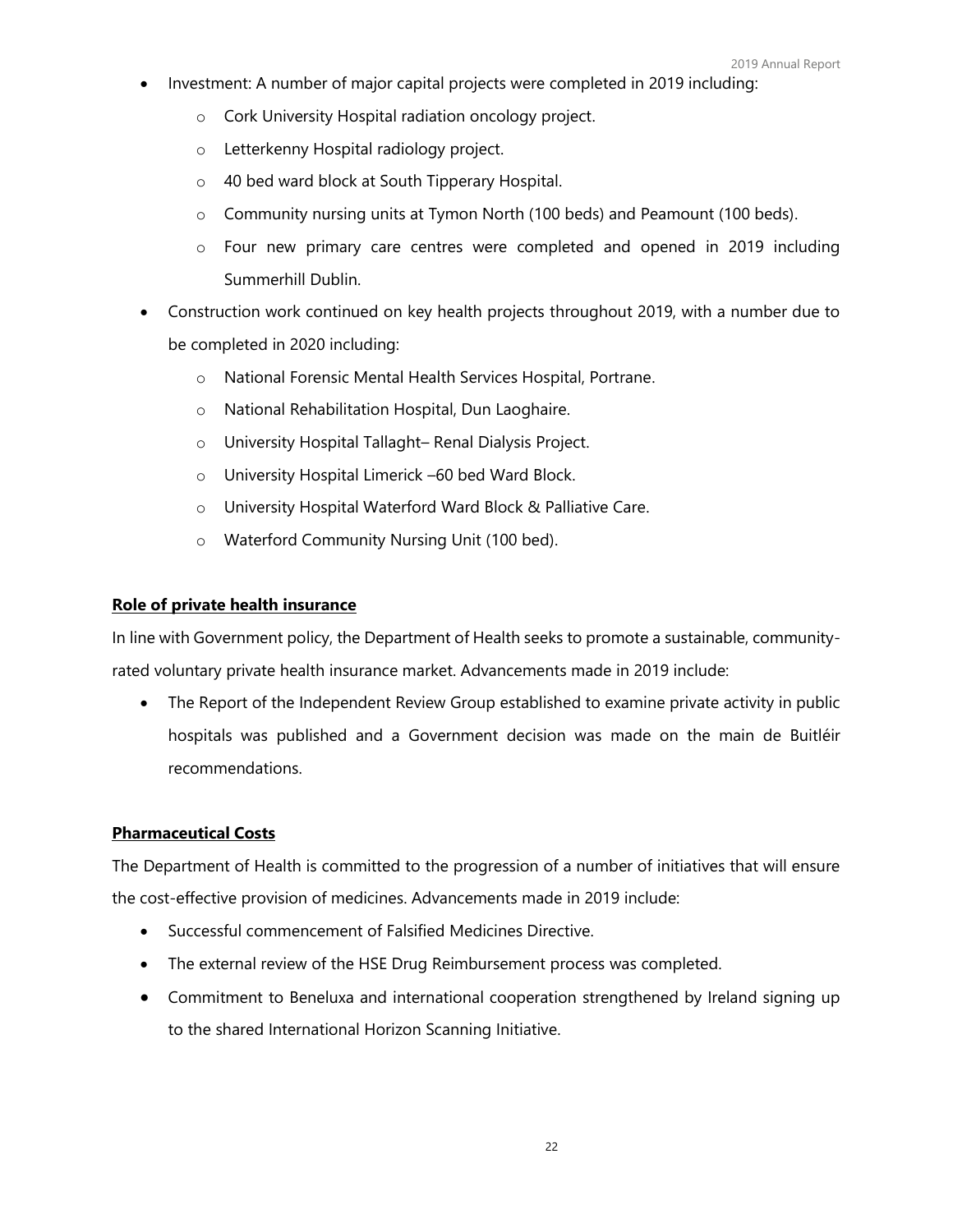## **Strategic Objective 5: Develop a high-performing Department to lead and oversee the health and social care sector**

<span id="page-24-0"></span>In 2019, the Department of Health continued to develop a high-performing Department to lead and oversee the health and social care sector. The achievements made in 2019 are outlined under the following headings:

- Strengthened strategic oversight capacities.
- Enhanced policymaking and legislation informed by evidence and research.
- Future resourcing and strategic workforce planning.
- Enhanced supports to assist staff in fulfilling the Department's role and functions.

#### **Strengthened Strategic oversight capabilities**

The Department of Health is committed to strengthening our governance, business planning and risk management processes. Advancements made in 2019 include:

- The Department's Risk Management Framework supported adherence to the Department of Public Expenditure and Reform's Risk Management Guidance in relation to governance, structures, management and reporting of risks at strategic and operational level.
- The Department's Programme Management Office coordinated business planning and project management.
- The Department completed input into the Protected Disclosures Review Group prior to the transfer of function. The Department developed and delivered internal training on Protected Disclosures.

#### **Enhanced policy making and legislation informed by evidence and research**

The Department is strengthening its capacity in a number of areas, including policy making, strategy development, research and analytics, strategic oversight and governance, and project management. Advancements made in 2019 include:

• Regular meetings of the Policy Committee were held throughout 2019, at which Department of Health policies in both initiation stage and development stage were presented. A total of ten meetings were held in 2019. This involved 13 policies presented by ten units across five Divisions.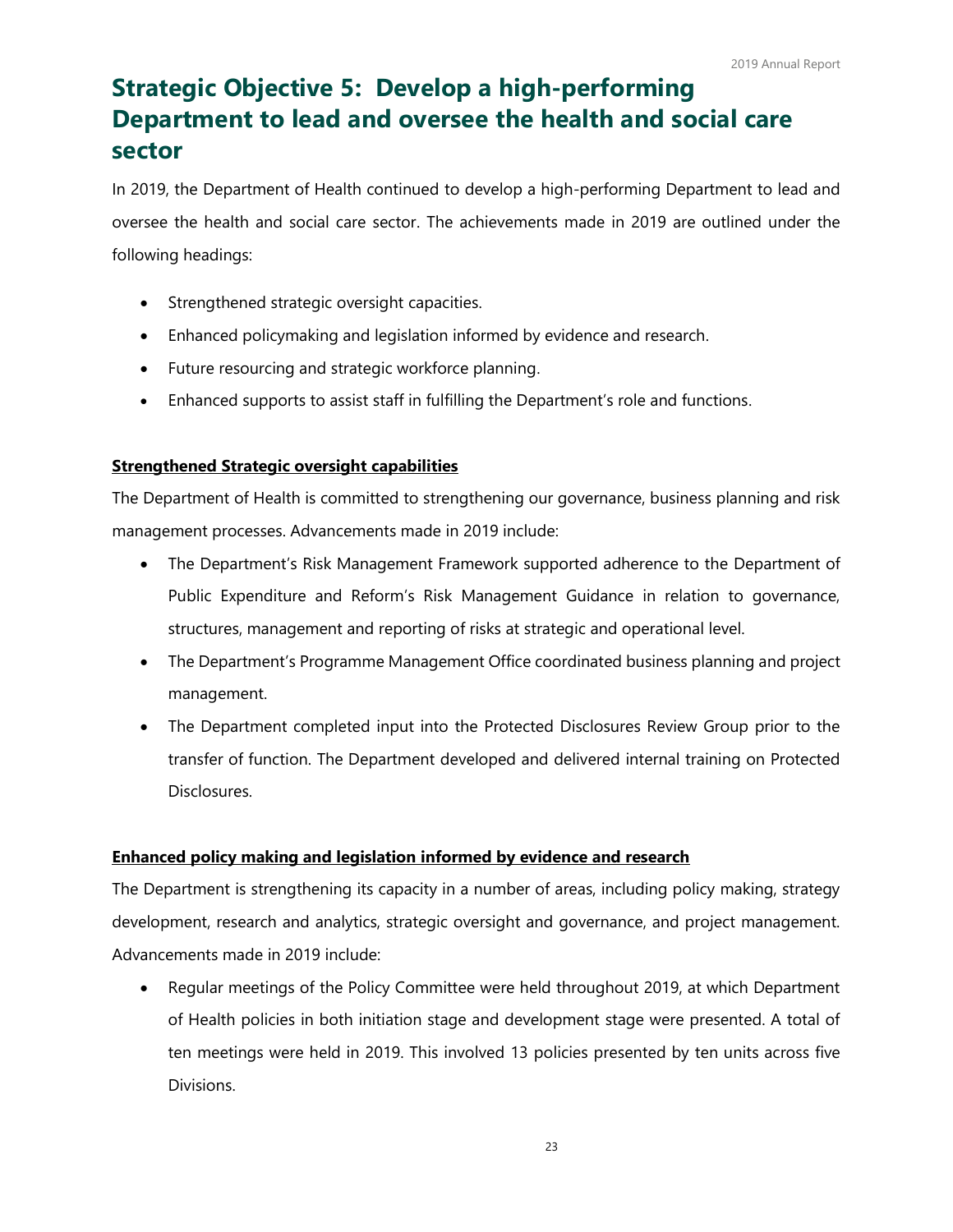• The Research Services Unit worked with units across the Department to conduct or commission high quality, robust research and evaluation to ensure that evidence was at the core of decision making across the Department.

#### **Future Resourcing and Strategic Workforce Planning**

In order to develop a high-performing Department to lead and oversee the health and social care sector, the Department is committed to strategic workforce planning that will ensure future resource and skill needs are met. Advancements made in 2019 include:

- At the end of 2019, there were 521 staff (WTE) employed by the Department. During the 2019 period, 108 new staff members joined the Department and 66 people left, mostly through retirement, moving to different employment or taking a career break.
- Implementation of the Organisation Development Action Plan overseen by the Organisation Development sub-committee of the Management Board. This sub-committee has representation from staff of the Department across all grades.
- There were 1,827.5 training days held across all grades, comprising 115 programmes and courses.
- Consultants were engaged to provide support with embedding risk management in the Department, to include a review of the existing risk management framework, recommendations and implementation plans.
- Consultants were engaged to assist in the development of options and recommendations about the future organisational structure of the Department in order to align the high-level management structure of the Department with resources, workloads and priorities.
- HR developed flexible starting and finishing time for non-flexi grades; work-sharing promotions; and activity and wellbeing supports including smoking cessation.

#### **Enhanced supports to assist staff in fulfilling the Department's role and functions**

The Department of Health is committed to optimising staff capacity to fulfil their roles via opportunities for learning, skill development, and support in collaborative working. Advancements made in 2019 include:

• A Communications Strategy 2029-2023 was co-created with senior management, staff, stakeholders and the public. The Department of Health website went live on gov.ie and a social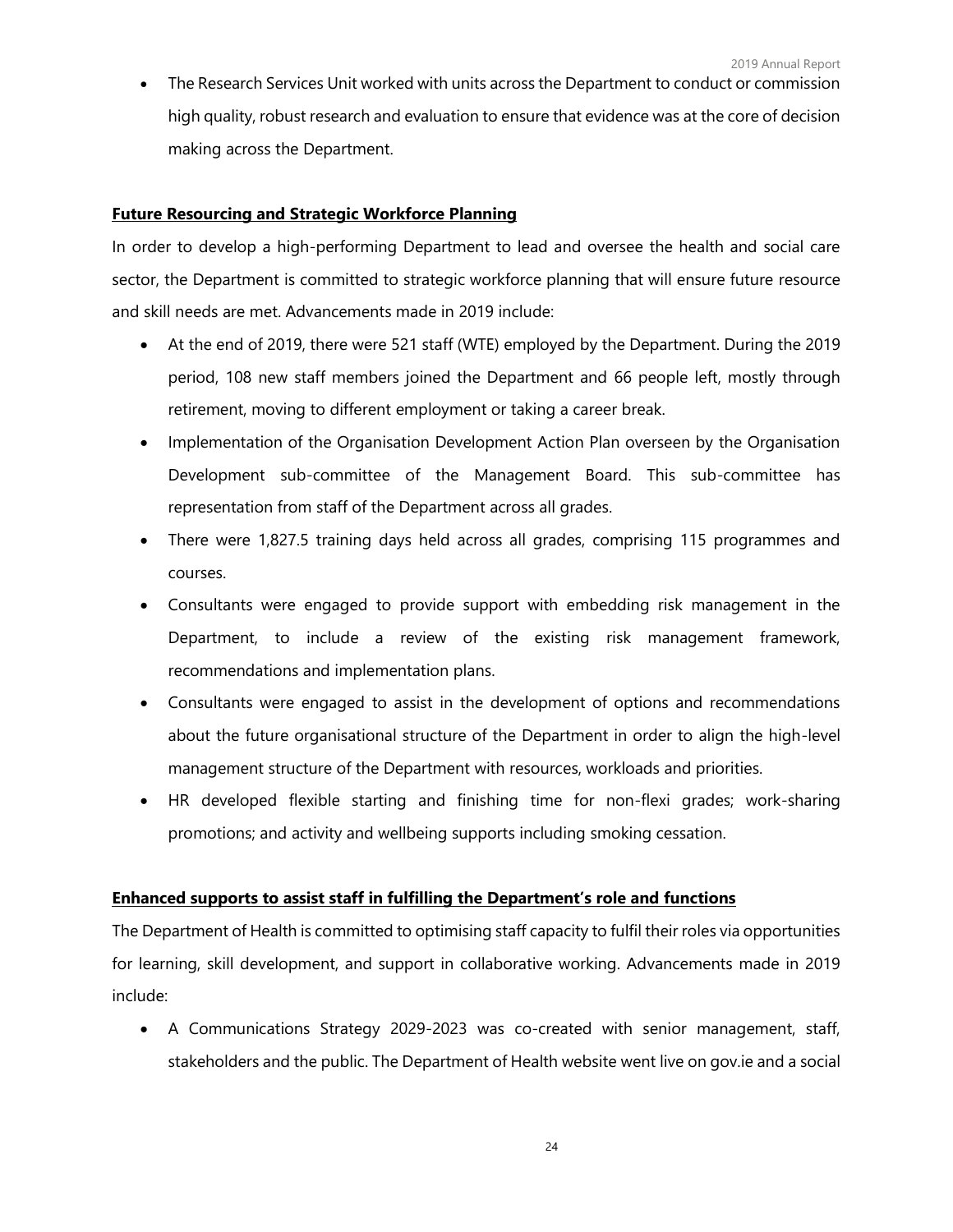media presence has been cultivated for the Department, launching Facebook and Instagram accounts. By the end of 2019, the Department Twitter account had 22,700 followers.

- The Department's digital strategy has resulted in content reaching extensive audiences.
- The Department of Health's Safety Statement was updated and published.
- A Contract Register was developed by Internal Procurement.
- The Department provided guidance and support to units to ensure compliance with the Code of Practice for the Governance of State Bodies and State Boards appointment process, including an information session for all Staff. All agencies were in compliance in 2019.
- The General Data Protection Regulation (GDPR) came into force on 25 May 2018. The EU regulation enhances individual's privacy rights and imposes significant addition obligations on all organisations that process data. The Data Protection Unit in the Department of Health is led by the Data Protection Officer (DPO). The role of the DPO is set out in legislation and involves providing information and advice on data protection legislation, raising awareness, training staff, conducting audits and being the point of contact with the data subjects and the Data Protection Commission.
- An external consultancy support project in relation to GDPR compliance was completed in April 2019, this included a gap analysis, the development of a compliance strategy and data protection training.
- The Record of Processing Activities (ROPA) was reviewed and updated in 2019. The ROPA is a requirement of the GDPR, and details how personal data is processed by each unit.
- Data Protection Unit developed new resources to assist staff which were approved by Management Board in 2019. These policies and procedures were made available to all staff on the Department's intranet and included the development and delivery of an eLearning GDPR training course for all staff in the Department in 2019. The training is compulsory and there is ongoing access for new staff.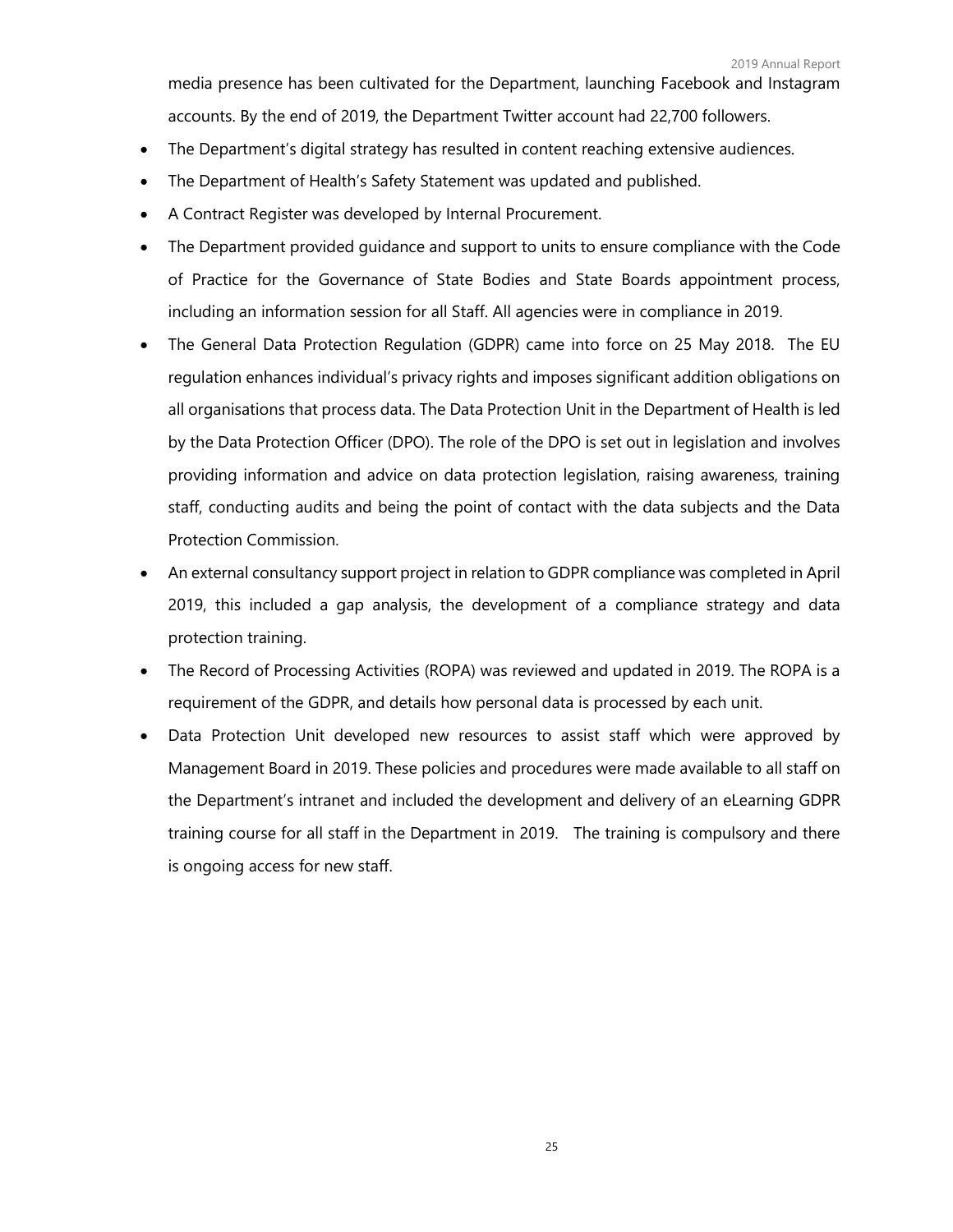## **Appendix 1 Corporate Information**

Department of Health Management Board 2019

<span id="page-27-0"></span>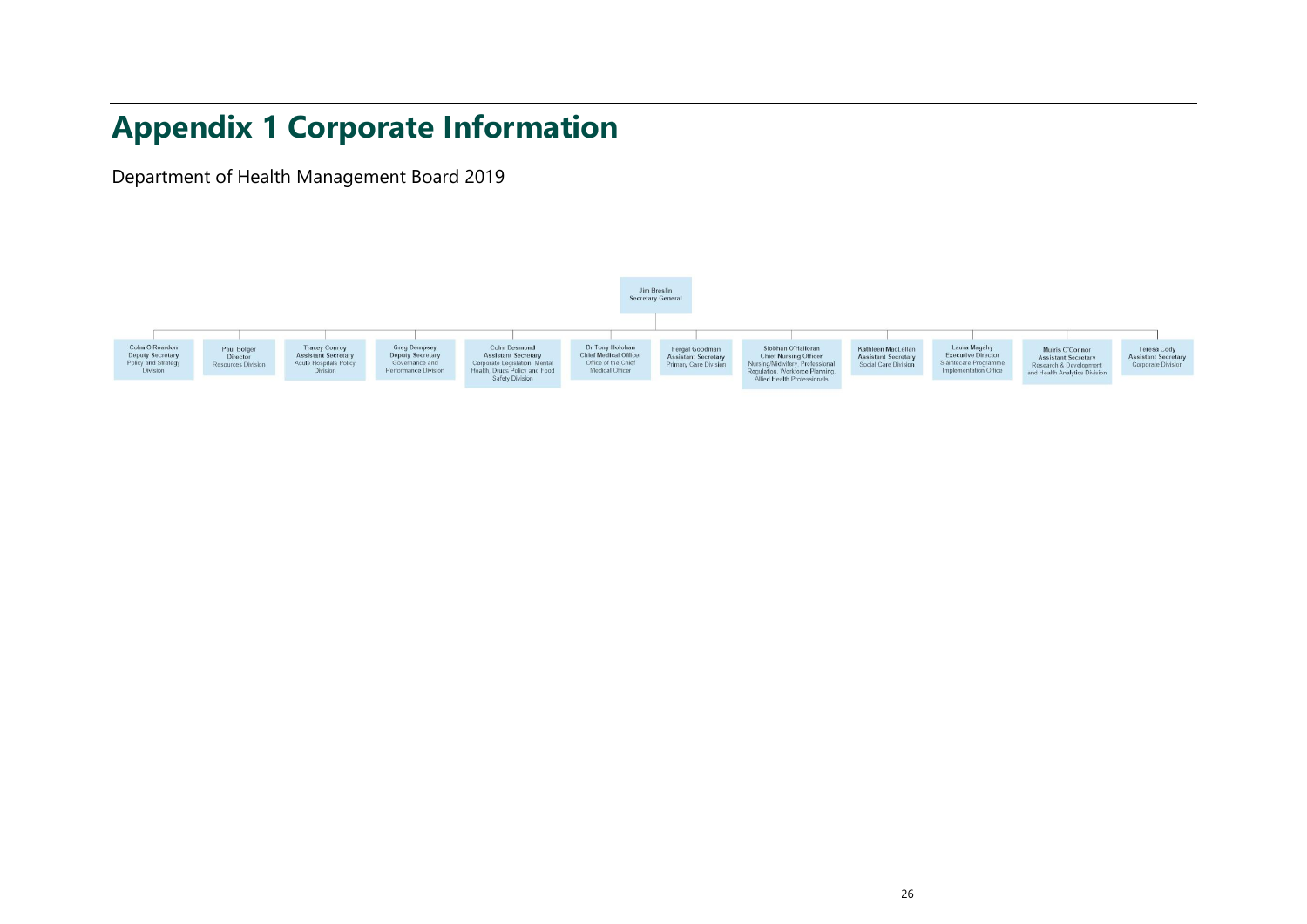#### **Corporate Profile**

At the end of December 2019, there were 521 whole time equivalent (WTE) staff in the Department of Health. In addition to supporting the Minister for Health, Simon Harris T.D., the staff of the Department also supported Ministers of State Finian McGrath T.D., Minister of State Catherine Byrne T.D., and Minister of State Jim Daly T.D.

The Department of Health has responsibility for implementation of 139 (18%) of the 776 commitments in the Programme for a Partnership Government.

The Department managed a gross budget of over €17.49bn in 2019, of which €383m was supplied by way of supplementary estimate. Budgeted appropriations-in-aid in the year were €0.46bn, leaving a net budget of €17.03bn.

Gross expenditure in the year was €17.459bn and appropriations-in-aid were €464m. This resulted in net expenditure of €16.995m

Gross expenditure incurred by the Department of Health in the year represented 20% of total general government expenditure in the year. Net expenditure represented 26% of central government exchequer issues in the year. €17.15bn of gross expenditure in the year was consisted of disbursements to the HSE, €184m to other agencies with €125m incurred by the Department.



| <b>Non Pay</b> | Pay                             | Pension   Capital |         |
|----------------|---------------------------------|-------------------|---------|
|                | 8,165,665   8,066,356   537,828 |                   | 689,405 |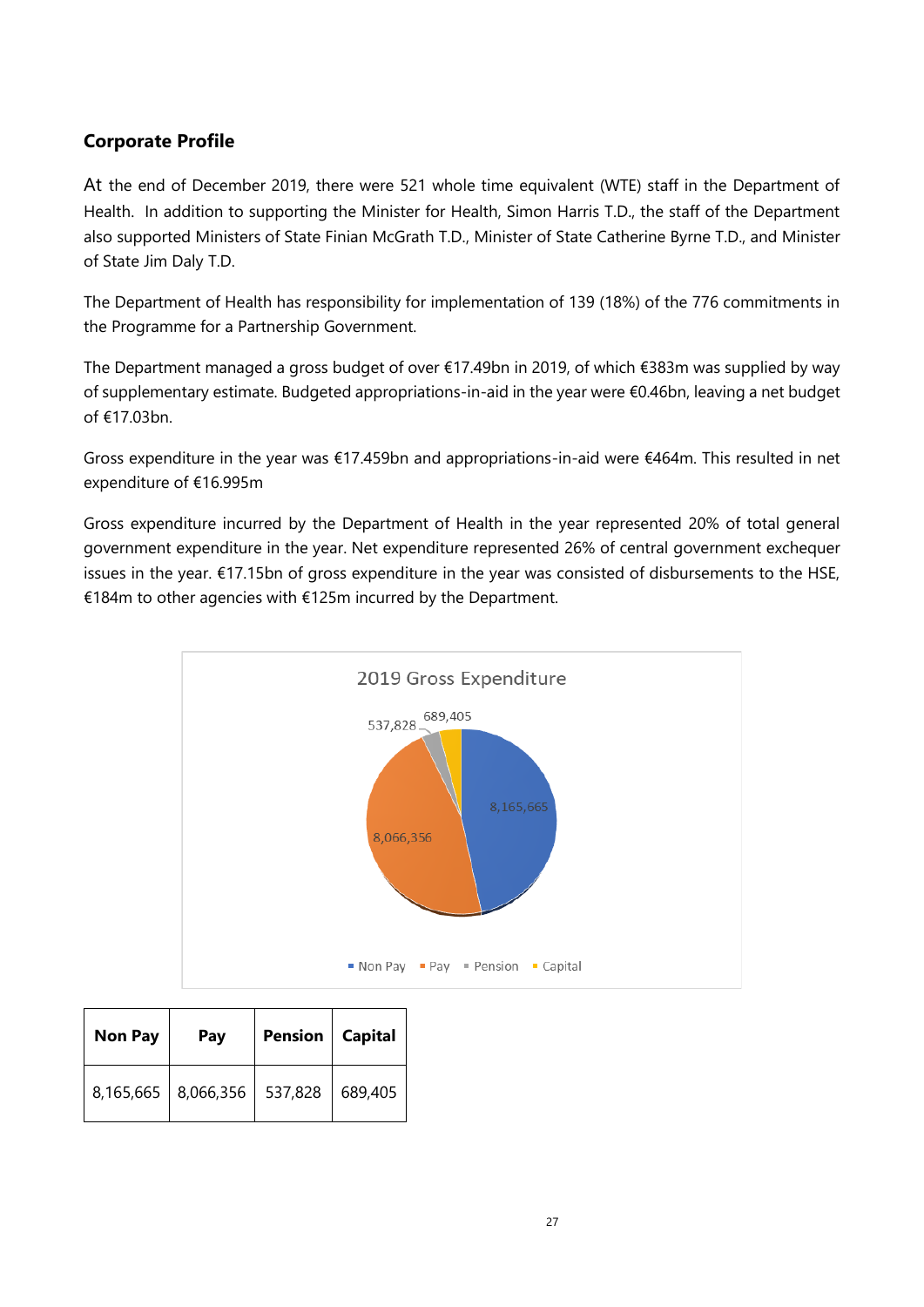The Department of Health answered over a quarter (26.2%) of all the Parliamentary Questions posed in 2019. A total of 47,157 PQs passed through the Oireachtas and the Department of Health processed 12,355 of these questions

#### **2019 Parliamentary Responses at a Glance**

| <b>Parliamentary Questions (excluding withdrawn/disallowed)</b> | 12,355 |
|-----------------------------------------------------------------|--------|
| Of which referred to the HSE for Direct Reply                   | 8,215  |
| <b>Notes for Leaders Questions prepared</b>                     | 590    |
| <b>Representations Received</b>                                 | 6,877  |
| <b>Topical Issues Prepared</b>                                  | 516    |
| <b>Topical Issues Selected</b>                                  | 140    |
| <b>Seanad Commencement Prepared</b>                             | 168    |
| <b>Seanad Commencement Selected</b>                             | 49     |

The Department also processed 582 FOI requests in 2019, 407 of which were from the media.

#### **Prompt Payment**

An analysis of the Department's Prompt Payments obligations during 2019 is as follows:

| <b>Details</b>                                       | <b>Number</b> | Value $(\epsilon)$ | Percentage (%) of<br><u>total</u><br>number of payments made |
|------------------------------------------------------|---------------|--------------------|--------------------------------------------------------------|
| Number of payments made<br>within 15 days            | 3,084         | 19,170,024.30      | 95.2%                                                        |
| Number of payments made<br>within 16 days to 30 days | 295           | 940,314.89         | 4.7%                                                         |
| Number of payments made<br>in excess of 30 days      | 48            | 27,486.01          | 0.1%                                                         |
| Total payments made in<br>2019                       | 3,427         | 20,137,825.20      |                                                              |

The total prompt payment compensation and interest paid by the Department in 2019 was  $\epsilon$ 2,551.24, comprising €361.24 in interest payments and €2,190.00 in compensation payments.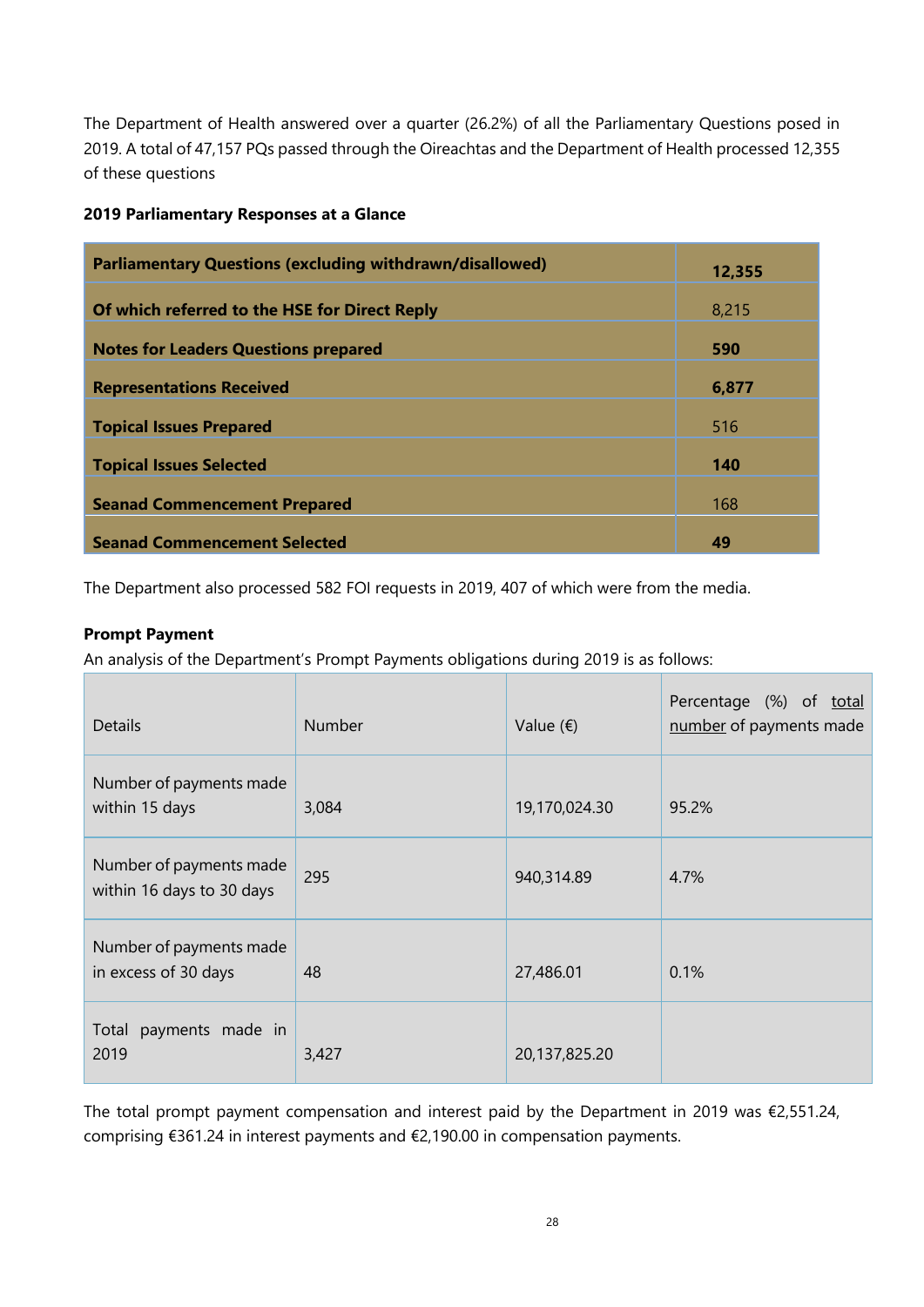#### **Energy usage in 2019**

The Department continued to work closely with the Sustainable Energy Authority of Ireland (SEAI) to achieve targets for energy reduction in its HQ at Miesian Plaza. This extremely complex building incorporates a wide range of energy efficient technologies and measures to minimise the energy footprint of the premises which is part of a wider, shared facility, comprising three buildings, four government departments and two private sector companies.

The technologies utilised to achieve this exacting energy target include low energy fan coil units, high efficiency air-conditioning cooling systems including thermal storage and low energy ventilation systems. Environmentally, the benefits of the building design include:

- Less harmful emissions/pollutants to the environment
- Reclaimed energy for heating otherwise lost through waste exhaust
- Reclaimed water for re-use
- Minimised electricity consumption through energy-efficient lighting fixtures and controls

In 2019, the Department established the "Green Team" for its HQ which assigns responsibility for environmental awareness on a floor by floor basis and defines and implements green strategy initiatives across the building.

Some of the initiatives included poster campaigns for "power down times" and "chill out" days and a continuance of the "No Bin at Your Desk" policy to encourage recycling. Corporate Services have also defined green procurement guidelines for consideration by those engaged in purchasing for and on behalf of the Department.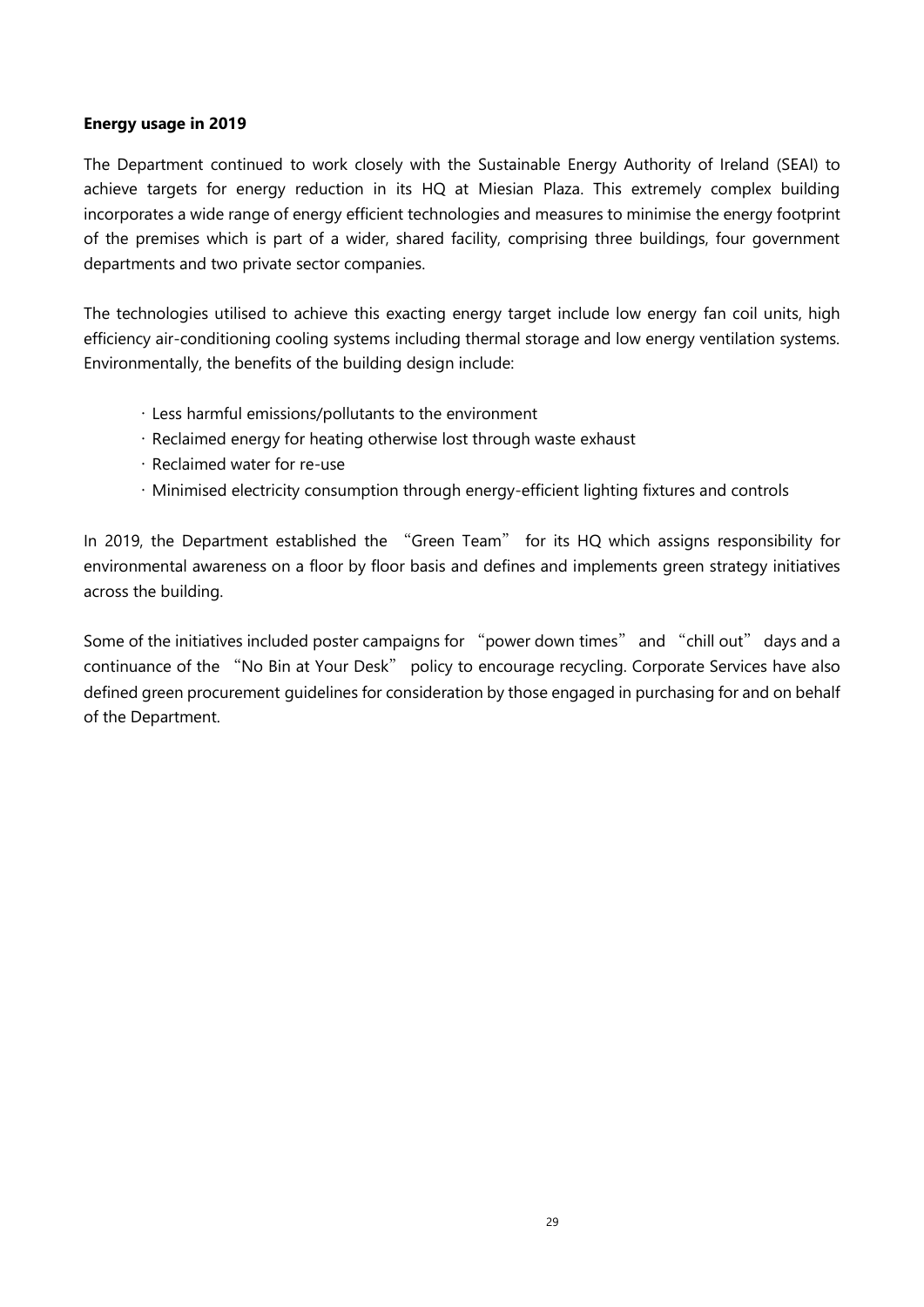## <span id="page-31-0"></span>**Appendix 2 Agencies under the aegis of the Department**

#### **Non-Commercial State Bodies**

Dental Council Food Safety Authority of Ireland Food Safety Promotion Board - Safefood Health Information and Quality Authority Health Insurance Authority Health Products Regulatory Authority Health Research Board Health and Social Care Professionals Council (CORU) Health Service Executive Irish Blood Transfusion Service Medical Council Mental Health Commission National Cancer Registry Board National Paediatric Hospital Development Board National Treatment Purchase Fund Nursing and Midwifery Board of Ireland Pharmaceutical Society of Ireland Pre-Hospital Emergency Care Council

#### **Commercial State Bodies**

Voluntary Health Insurance (VHI)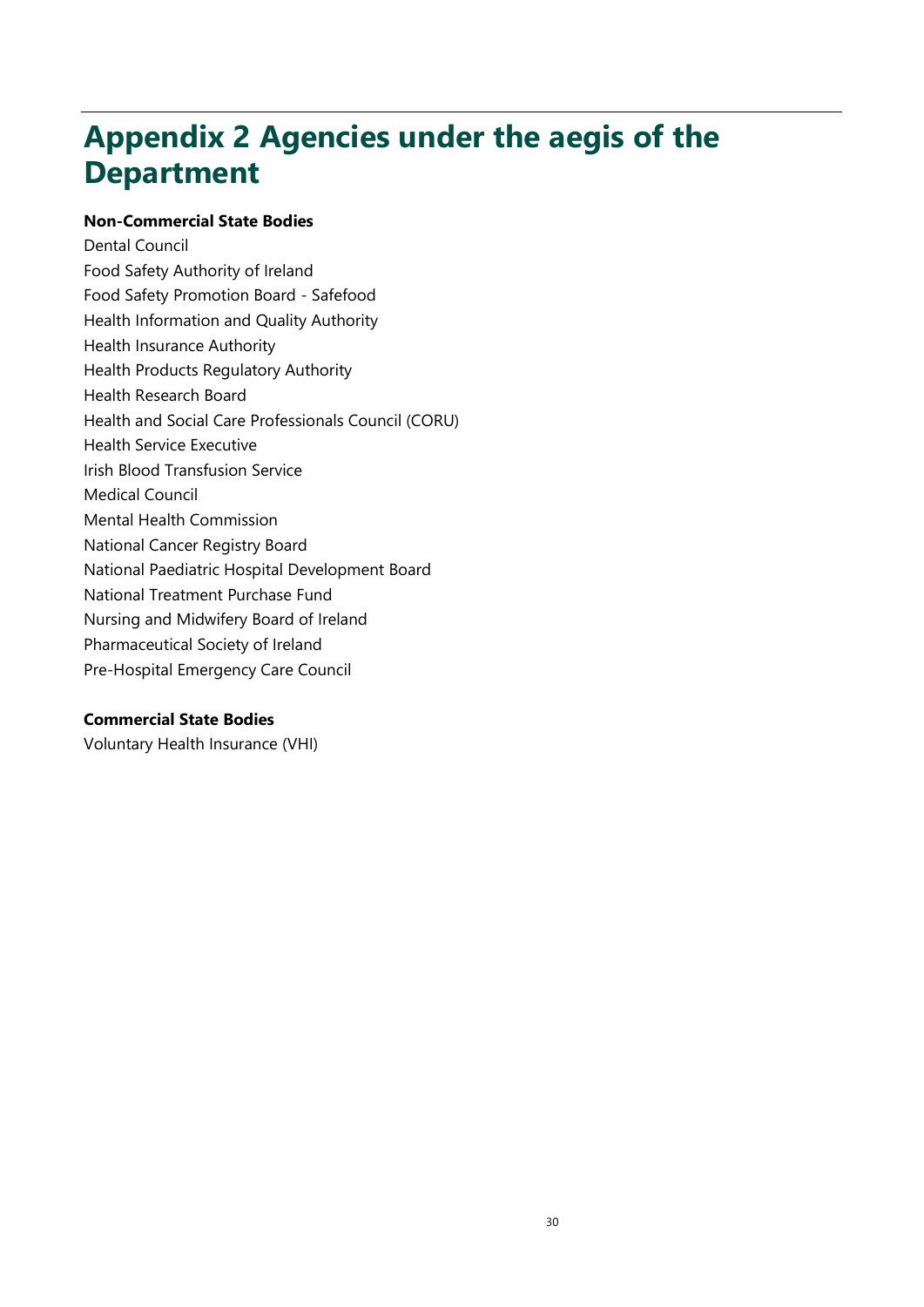## <span id="page-32-0"></span>**Appendix 3 Legislation**

All legislation prepared during 2019 is available on our website at [https://health.gov.ie/publications](https://health.gov.ie/publications-research/legislation/)[research/legislation/](https://health.gov.ie/publications-research/legislation/)

#### **Bills published**

5 Bills were published in 2019:

- 1. Regulated Professionals (Health and Social Care) (Amendment) Bill 2019
- 2. CervicalCheck Tribunal Bill 2019
- 3. Health and Childcare Support (Miscellaneous Provisions) Bill 2019
- 4. Health Insurance (Amendment) Bill 2019
- 5. Patient Safety (Notifiable Patient Safety Incidents) Bill 2019

#### **Legislation enacted**

5 Acts were enacted during 2019:

- 1. Health and Social Care Professionals (Amendment) Act 2019
- 2. Health Service Executive (Governance) Act 2019
- 3. CervicalCheck Tribunal Act 2019
- 4. Health and Childcare Support (Miscellaneous Provisions) Act 2019
- 5. Health Insurance (Amendment) Act 2019

#### **Statutory Instruments**

The Department prepared and processed 50 Statutory Instruments during 2019:

- 1. European Communities (Official Controls on the Import of Food of Non-Animal Origin) (Amendment) Regulations 2019
- 2. Health and Social Care Professionals Act 2005 (Section 28a) (Counsellors and Psychotherapists Registration Board) Regulations 2019
- 3. European Communities (Human Tissues and Cells Traceability Requirements, Notification of Serious Adverse Reactions and Events and Certain Technical Requirements) (Amendment) Regulations 2019
- 4. European Communities (Quality and Safety of Human Tissues and Cells) (Amendment) Regulations 2019
- 5. Medicinal Products (Safety Features on Packaging) Regulations 2019
- 6. Health Services (Amendment) Regulations 2019
- 7. Health Repayment Scheme (Donations) Fund Account
- 8. Special Account for The Purposes of the Health (Repayment Scheme) Act 2006
- 9. Consolidated Patients Private Property Accounts for the Year End December 2017
- 10. Health (Residential Support Services Maintenance and Accommodation Contributions) (Amendment) Regulations 2019
- 11. Data Protection Act 2018 (Section 36(2)) (Health Research) (Amendment) Regulations 2019
- 12. Medicinal Products (Control of Wholesale Distribution) (Amendment) Regulations 2019
- 13. Medicinal Products (Control of Placing on the Market) (Amendment) Regulations 2019
- 14. Medicinal Products (Control of Manufacture) (Amendment) Regulations 2019
- 15. European Union (Food Additives) (Amendment) Regulations 2019
- 16. Misuse of Drugs (Prescription and Control of Supply of Cannabis for Medical Use) Regulations 2019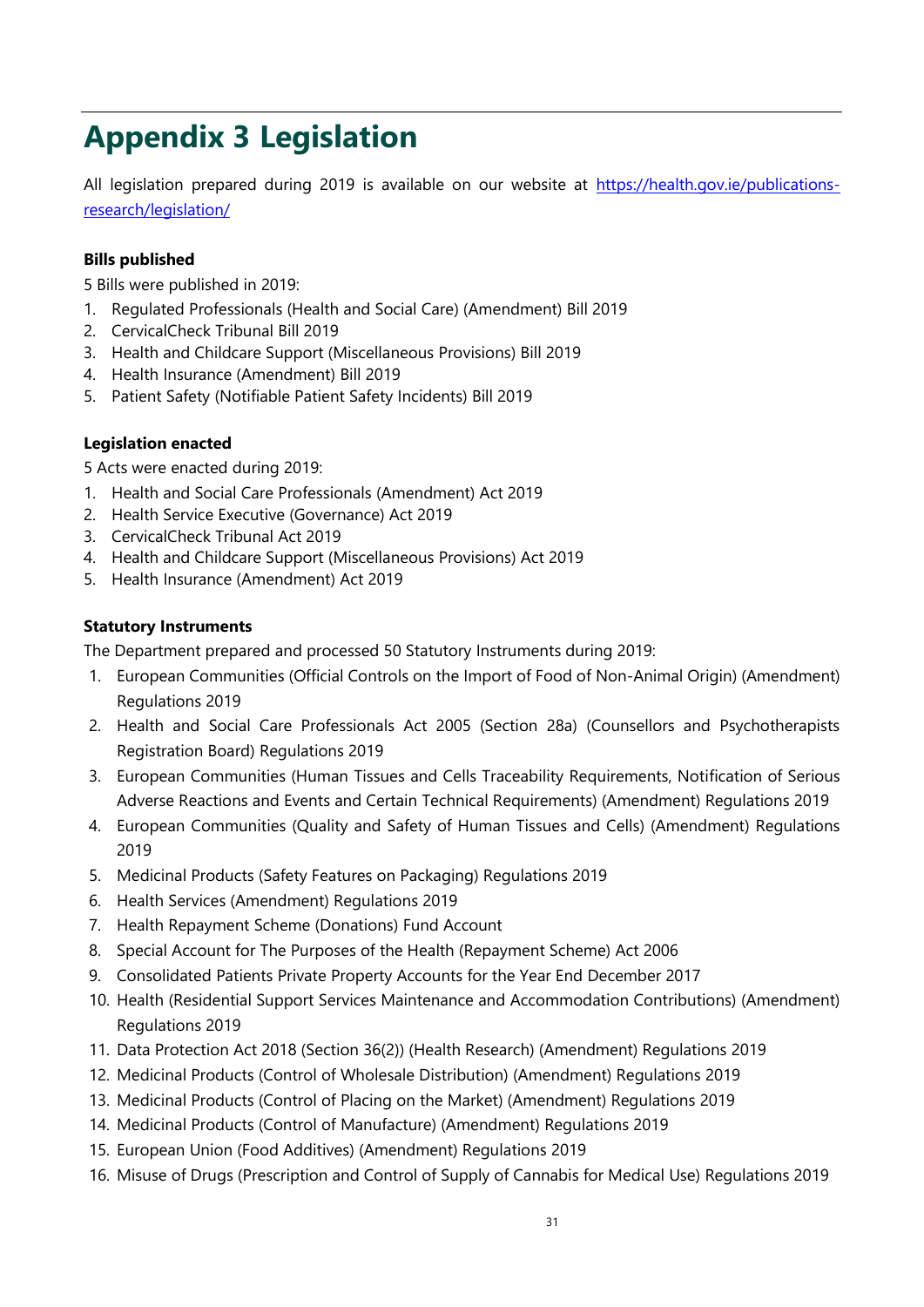- 17. Misuse of Drugs (Designation) (Amendment) Order 2019
- 18. Misuse of Drugs (Amendment) Regulations 2019
- 19. Health Service Executive (Governance) Act 2019 (Commencement) Order 2019
- 20. Public Service Pay and Pensions Act 2017 (Payments in Respect of Certain Services Under the Health Act 1970) Regulations 2019
- 21. Health Insurance (Amendment) Act 2018 (Commencement) Order 2019
- 22. European Union (Basic Safety Standards for Protection Against Dangers arising from Medical Exposure to Ionising Radiation) (Amendment) Regulations 2019
- 23. European Union (Special Conditions Governing the import of Certain Food from Certain Third Countries due to Contamination Risk by Aflatoxins) (Amendment) Regulations 2019
- 24. European Communities (Official Controls on the Import of Food of Non-Animal Origin) (Amendment) (No. 2) Regulations 2019
- 25. Medical Council Statement of Strategy 2019 2023
- 26. National Treasury Management Agency (Delegation of Functions) (Amendment) Order 2019
- 27. National Treasury Management Agency (Delegation of Claims for Costs Management Functions) (Amendment) Order 2019
- 28. Health Act 2004 (Section 40h) (Relevant Day) Order 2019
- 29. European Union (Basic Safety Standards for Protection Against Dangers arising from Medical Exposure to Ionising Radiation) (Amendment) (No. 2) Regulations 2019
- 30. European Communities (Official Controls on the Import of Food of Non-Animal Origin) (Amendment) (No. 3) Regulations 2019
- 31. Health Act 1970 (Section 45A(7)) (Classes Of Payments) Regulations 2019
- 32. Health Act 1970 (Section 58A(8)) (Classes Of Payments) Regulations 2019
- 33. European Union (Food Intended for Infants and Young Children, Food for Special Medical Purposes, and Total Diet Replacement for Weight Control) Regulations 2019
- 34. Health Insurance Act 1994 (Section 11E(3)) (No. 3) Regulations 2019
- 35. Medical Council Annual Report and Financial Statements
- 36. Public Health (Alcohol) (Fixed Payment Notice) Regulations 2019
- 37. Health Insurance Act 1994 (Section 11E(3)) (No. 3) (Amendment) Regulations 2019
- 38. Infectious Diseases (Preventative Measures) (HIV PrEP) Regulations 2019
- 39. Children and Family Relationships Act 2015 (Parts 2 And 3) (Commencement) Order 2019
- 40. Children and Family Relationships (Amendment) Act 2018 (Commencement) Order 2019
- 41. Civil Registration Act 2019 (Section 13) (Commencement) Order 2019
- 42. Children and Family Relationships Act 2015 (Consent to Use Declaration) Regulations 2019
- 43. Children and Family Relationships Act 2015 (Consent to Parentage Declaration) Regulations 2019
- 44. Children and Family Relationships Act 2015 (Certification) Regulations 2019
- 45. Misuse of Drugs (Prescription and Control of Supply of Cannabis for Medical Use) (Amendment) Regulations 2019
- 46. Public Service Pay and Pensions Act 2017 (Payments to Community Pharmacy Contractors) Regulations 2019
- 47. Misuse of Drugs (Prescription and Control of Supply of Cannabis for Medical Use) (Amendment) Regulations 2019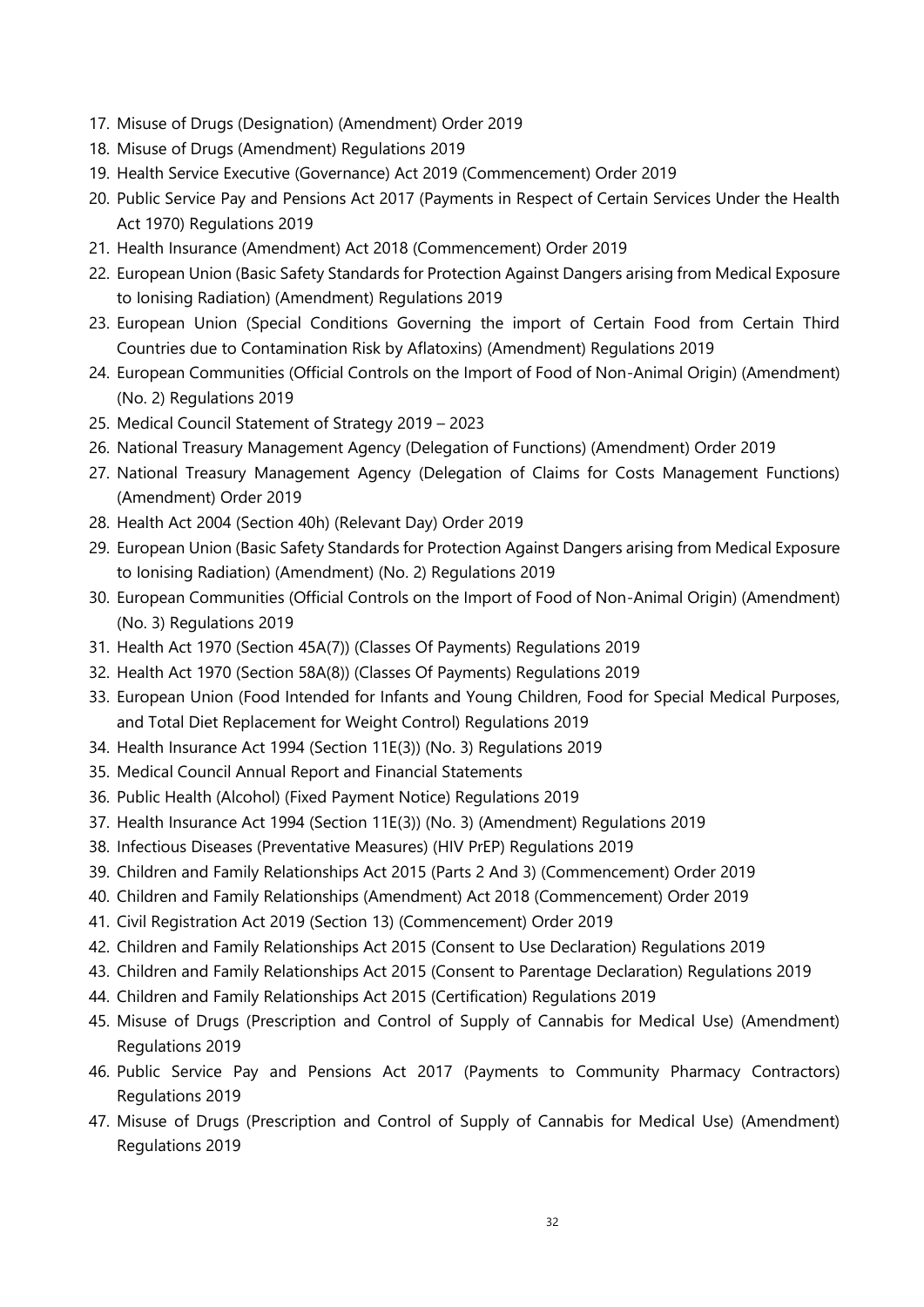- 48. Public Service Pay and Pensions Act 2017 (Section 42) (Payments to General Practitioners) Regulations 2019
- 49. Health (Out-Patient Charges) Regulations 2019
- 50. Health Products Regulatory Authority (Fees) Regulations 2019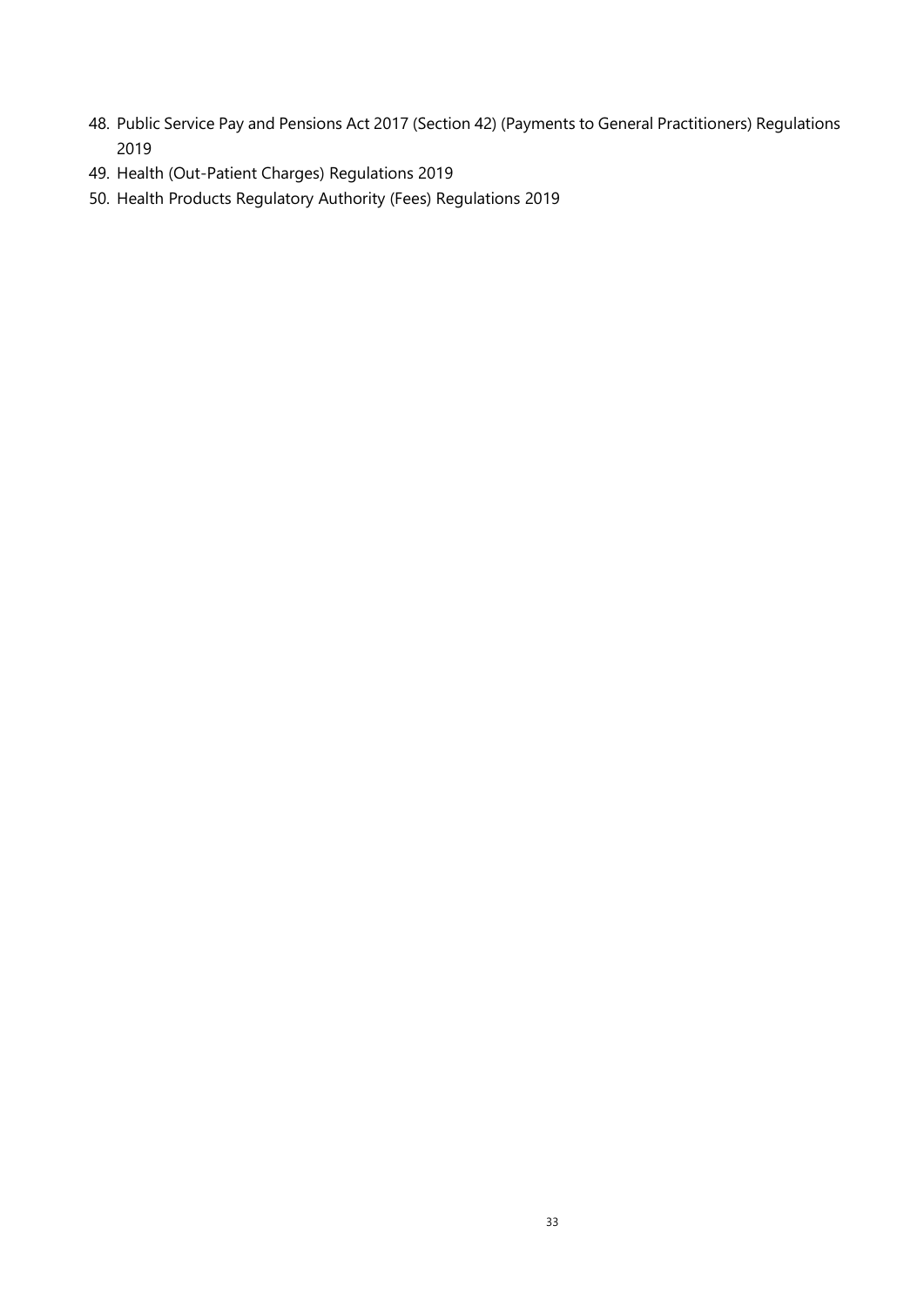## <span id="page-35-0"></span>**Appendix 4 Department of Health Publications**

In 2019 the Department produced 67 publications all of which are available for download on our website at [https://health.gov.ie/publications-research/publications/.](https://health.gov.ie/publications-research/publications/)

- 1. Department of Health Consolidate Pay Scales with effect from 1 January 2019
- 2. [National Women and Infants Health Programme: Annual Report 2017](https://www.gov.ie/en/publication/939cda-national-women-and-infants-health-programme-annual-report-2017/)
- 3. [One Health Report on Antimicrobial Use and Antimicrobial Resistance](https://www.gov.ie/en/publication/98f5bb-one-health-report-on-antimicrobial-use-antimicrobial-resistance/)
- 4. [National Cancer Strategy Implementation Report 2018](https://www.gov.ie/en/publication/f5a768-national-cancer-strategy-implementation-report-2018/)
- 5. [Housing Options for Our Ageing Population Policy Statement](https://www.gov.ie/en/publication/ea33c1-housing-options-for-our-ageing-population-policy-statement/)
- 6. [Prevalence of Drug Use and Gambling Survey: Gambling Results](https://www.gov.ie/en/publication/408a3f-prevalence-of-drug-use-and-gambling-survey-gambling-results/)
- 7. [Independent Review Group examining role of Voluntary Organisations](https://www.gov.ie/en/publication/9b5f87-independent-review-group-examining-role-of-voluntary-organisations/)
- 8. [Interim Report of the Expert Group for the management of clinical negligence claims](https://www.gov.ie/en/publication/cb6299-interim-report-of-the-expert-group-for-the-management-of-clinical-ne/)
- 9. [Sláintecare Action Plan 2019](https://www.gov.ie/en/publication/109e2b-slaintecare-action-plan-2019/)
- 10. [1st April 2019 Consolidated Pay Scales and Department of Health Circular 6/2019](https://www.gov.ie/en/publication/593e81-1st-april-2019-consolidated-pay-scales-and-department-of-health-circ/)
- 11. [Department of Health Policy Review of the National Sexual Assault Treatment Unit \(SATU\) Service](https://www.gov.ie/en/publication/e9ee89-department-of-health-policy-review-of-the-national-sexual-assault-tr/)
- 12. [Fourth Interim Report of the Farrelly Commission of Investigation](https://www.gov.ie/en/publication/d99428-fourth-interim-report-of-the-farrelly-commission-of-investigation/)
- 13. Smile agus Sláinte [National Oral Health Policy](https://www.gov.ie/en/publication/90687b-smile-agus-slainte-national-oral-health-policy/)
- 14. Healthy Ireland: Get Involved
- 15. Healthy Ireland: The Food Pyramid
- 16. Healthy Ireland: [Healthy Ireland Framework 2019-2025](https://www.gov.ie/en/publication/e8f9b1-healthy-ireland-framework-2019-2025/)
- 17. Healthy Ireland: [Healthy Workplaces](https://www.gov.ie/en/publication/93daf8-healthy-workplaces/)
- 18. Healthy Ireland: [Healthy Ireland outcomes framework](https://www.gov.ie/en/publication/030396-healthy-ireland-outcomes-framework/)
- 19. Healthy Ireland: [Healthy Ireland Survey 2018](https://www.gov.ie/en/publication/612079-healthy-ireland-survey-2018/)
- 20. [Department of Health Open Beds Report February 2019](https://www.gov.ie/en/publication/ae176f-department-of-health-open-beds-report-february-2019/)
- 21. [Report of the Independent Expert Review of Delayed Discharges](https://www.gov.ie/en/publication/bb0ac7-report-of-the-independent-expert-review-of-delayed-discharges/)
- 22. [Primary Care Centres Progress Report](https://www.gov.ie/en/publication/35a7c0-primary-care-centres-progress-report/)
- 23. [Sláintecare Action Plan Report Q1 Deliverables](https://www.gov.ie/en/publication/729397-slaintecare-action-plan-report-q1-deliverables/)
- 24. [National Treatment Purchase Fund Special Audit Programme 2018](https://www.gov.ie/en/publication/c20c82-national-treatment-purchase-fund-special-audit-programme-2018/)
- 25. [National Skin Cancer Prevention Plan 2019](https://www.gov.ie/en/publication/4655d6-national-skin-cancer-prevention-plan-2019-2022/)  2022
- 26. [National Dementia Strategy](https://www.gov.ie/en/publication/62d6a5-national-dementia-strategy/)
- 27. [Fifth Interim Report of the Farrelly Commission of Investigation](https://www.gov.ie/en/publication/cd3140-fifth-interim-report-of-the-farrelly-commission-of-investigation/)
- 28. [Health in Ireland: Key Trends 2018](https://www.gov.ie/en/publication/2b3ade-health-in-ireland-key-trends-2018/)
- 29. [Positive Ageing Indicators 2018](https://www.gov.ie/en/publication/0e84e9-positive-ageing-indicators-2018/)
- 30. [Scoping Inquiry into the CervicalCheck Screening Programme: Supplementary Report](https://www.gov.ie/en/publication/9fac6c-scoping-inquiry-into-the-cervicalcheck-screening-programme-supplemen/)
- 31. [Strategic Review of Medical Training and Career Structure: Ninth Progress Report](https://www.gov.ie/en/publication/572ede-strategic-review-of-medical-training-and-career-structure-ninth-prog/)
- 32. [Fifth Annual Report on the Protection of Life During Pregnancy Act 2013](https://www.gov.ie/en/publication/d65673-fifth-annual-report-on-the-protection-of-life-during-pregnancy-act-2/)
- 33. Adult Safeguarding Policy
- 34. National Plan for Phase-down [to Phase-out of Amalgam towards 2030](https://www.gov.ie/en/publication/7bf771-national-plan-for-phase-down-to-phase-out-of-amalgam-towards-2030/)
- 35. [Department of Health Open Beds Report April 2019](https://www.gov.ie/en/publication/e23039-department-of-health-open-beds-report-april-2019/)
- 36. Department of Health (2019). Diagnosis, staging and treatment of patients with oesophageal or oesophagogastric junction cancer (NCEC National Clinical Guideline No.19)